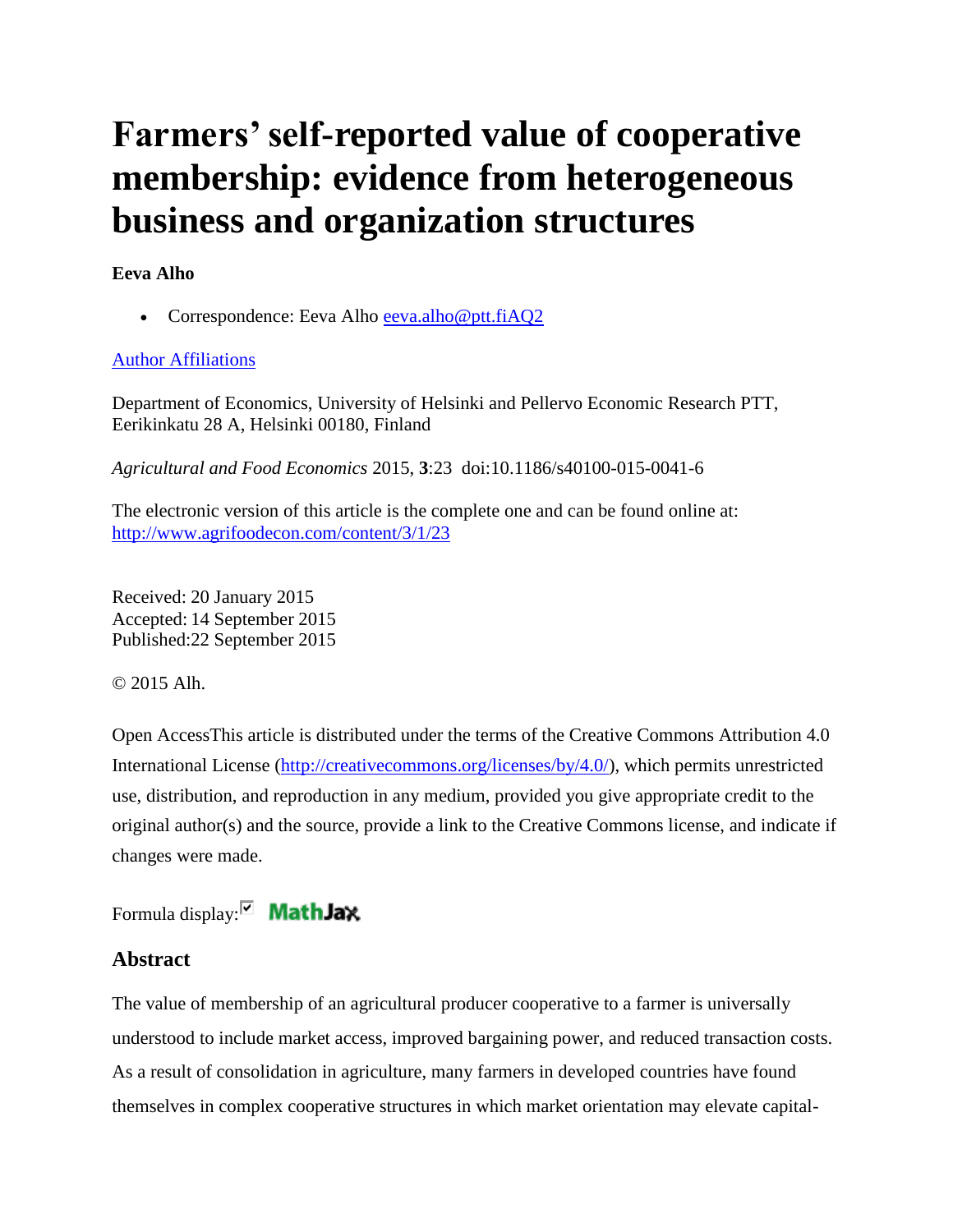related membership benefits over the traditional patronage and farming-related benefits. This study utilized the heterogeneity in producer organization structures to examine the significance to farmers of membership in modern agricultural cooperatives. Survey data including 682 Finnish agricultural producers in the livestock sector enabled the subjective value of cooperative membership and the relationship with transaction cost benefits to be analyzed. The effect of vertical integration in cooperatives on the self-reported value of membership benefits was assessed with a sample consisting of members in three types of cooperative organizations: dairy marketing, dairy supply, and meat cooperatives. The findings confirm that a stable market channel is still the most important benefit that producers perceive as deriving from cooperative membership. Multivariate ordered probit analysis indicated that the market channel is equally appreciated by large and small producers, but the reduced uncertainty brought by a cooperative buyer is particularly valuable to farmers who are investing in farm expansion. The survey findings indicate that the more competition for the raw material from producers there is in an area, the greater is the pressure cooperatives may be under to develop their service offering in order to attract members.

#### **Keywords:**

Agricultural cooperatives; Member benefits; Transaction costs; Ordered probit

## **Background**

Innovations in the forms of producer organizations have emerged over recent decades (van Bekkum and Bijman [\[2006\]](http://www.agrifoodecon.com/content/3/1/23#B22); Hendrikse and Bijman [\[2002\]](http://www.agrifoodecon.com/content/3/1/23#B10)). The relaxation of restrictions on the residual claims of agricultural cooperatives has been a response to the competitive pressures (Chaddad and Cook [\[2004\]](http://www.agrifoodecon.com/content/3/1/23#B3)). Meat production, in particular, has undergone major structural changes in Europe. The pig meat market is highly integrated, both in production and in the processing industry (Pyykkönen et al. [\[2012\]](http://www.agrifoodecon.com/content/3/1/23#B18)). The consolidation process has led to producer cooperatives adopting hybrid business structures, meaning the transformation of cooperatives towards investor-owned firms (IOF), when the cooperatives establish limited liability companies (Bijman et al.  $[2012]$ ). This process is typically motivated by the need to attract risk capital. Cooperatives are owned and controlled by the patrons. Member ownership and control imply that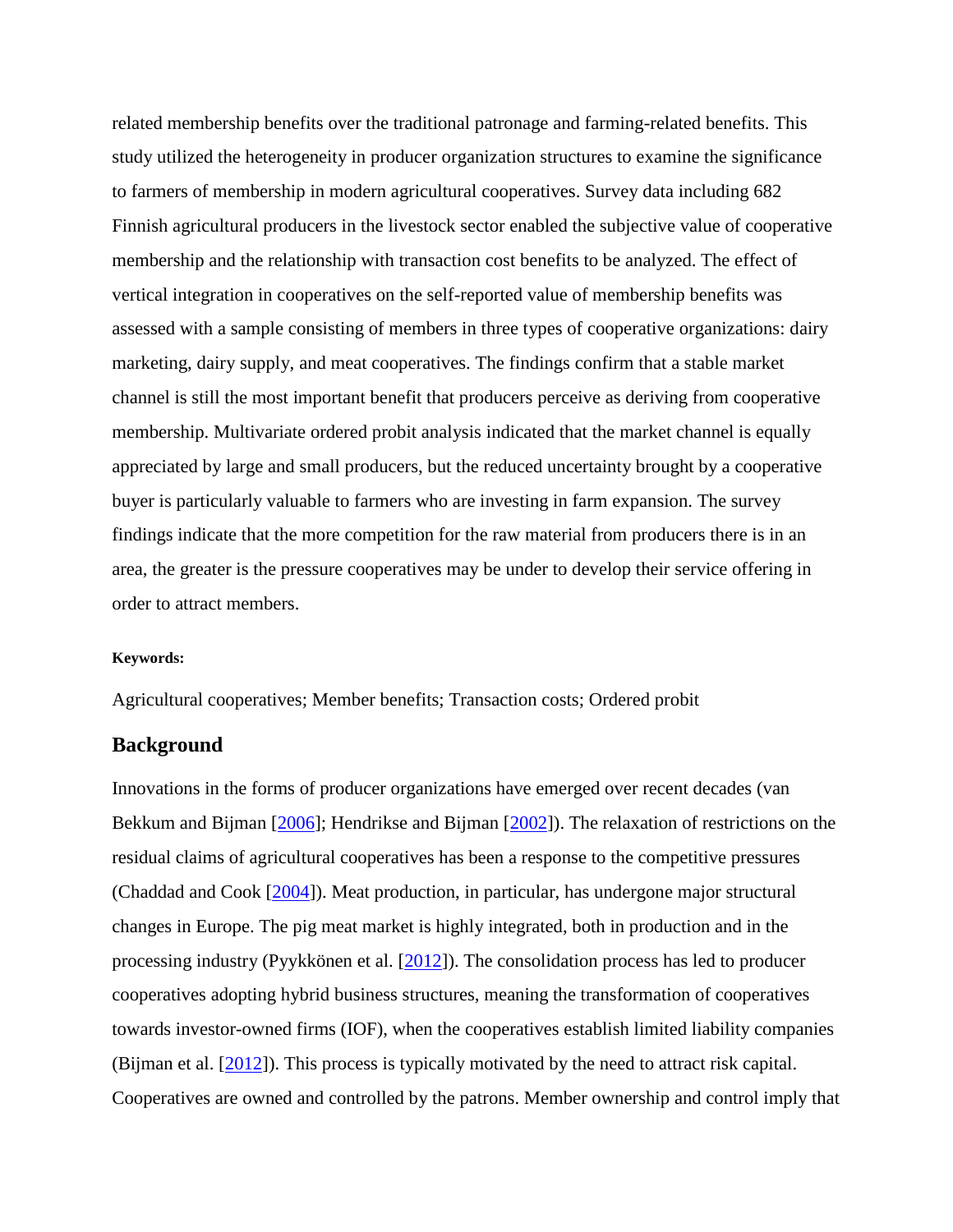the choice of the organizational form reflects the decisions taken by the members based on their perception of which structure brings them the most value.

Heterogeneity in agricultural producer organizations leads to the question of which factors constitute benefits for the members in modern farmers' cooperatives. Our research strategy was to distinguish preferences at the level of cooperative types without going into farmer-level differences and individual-specific factors that produce differences in preferences. The focus on cooperative types in this paper addresses the topical question of how cooperatives have to change in terms of their member satisfaction and benefit delivery strategies when their cooperative structures change. We utilized a farmer questionnaire to examine the value of agricultural cooperative membership to Finnish milk and meat producers. The survey data, including 682 Finnish agricultural producers in the livestock sector, enabled an analysis of the relationship between the subjective value of cooperative membership and farmer-specific variables. We were also interested in whether the self-reported significance of cooperative benefits to farmers is related to vertically integrated structures. Differences in responses were analyzed with respect to three organization types: marketing, supply, and hybrid cooperatives.

Varying the degree of vertical integration means that a member of either of the first two cooperative types is positioned differently from a member of the other cooperative type. Moreover, moving further from dairy marketing and supply cooperative types to a hybrid reflects the structural shift from traditional cooperative forms towards IOF-like structures. With traditional forms, we refer to the definition of ownership rights in Chaddad and Iliopoulos ([\[2013\]](http://www.agrifoodecon.com/content/3/1/23#B4)), in which a traditional cooperative is characterized by residual return rights assigned to member-patrons, ownership is related to patronage, voting rights are non-proportional, and the residual claim is not transferable.

The following literature review discusses the relevant background theories and empirical evidence and builds the research hypotheses. The paper proceeds by presenting the survey data and the methods. The results section presents the survey findings on the perceptions of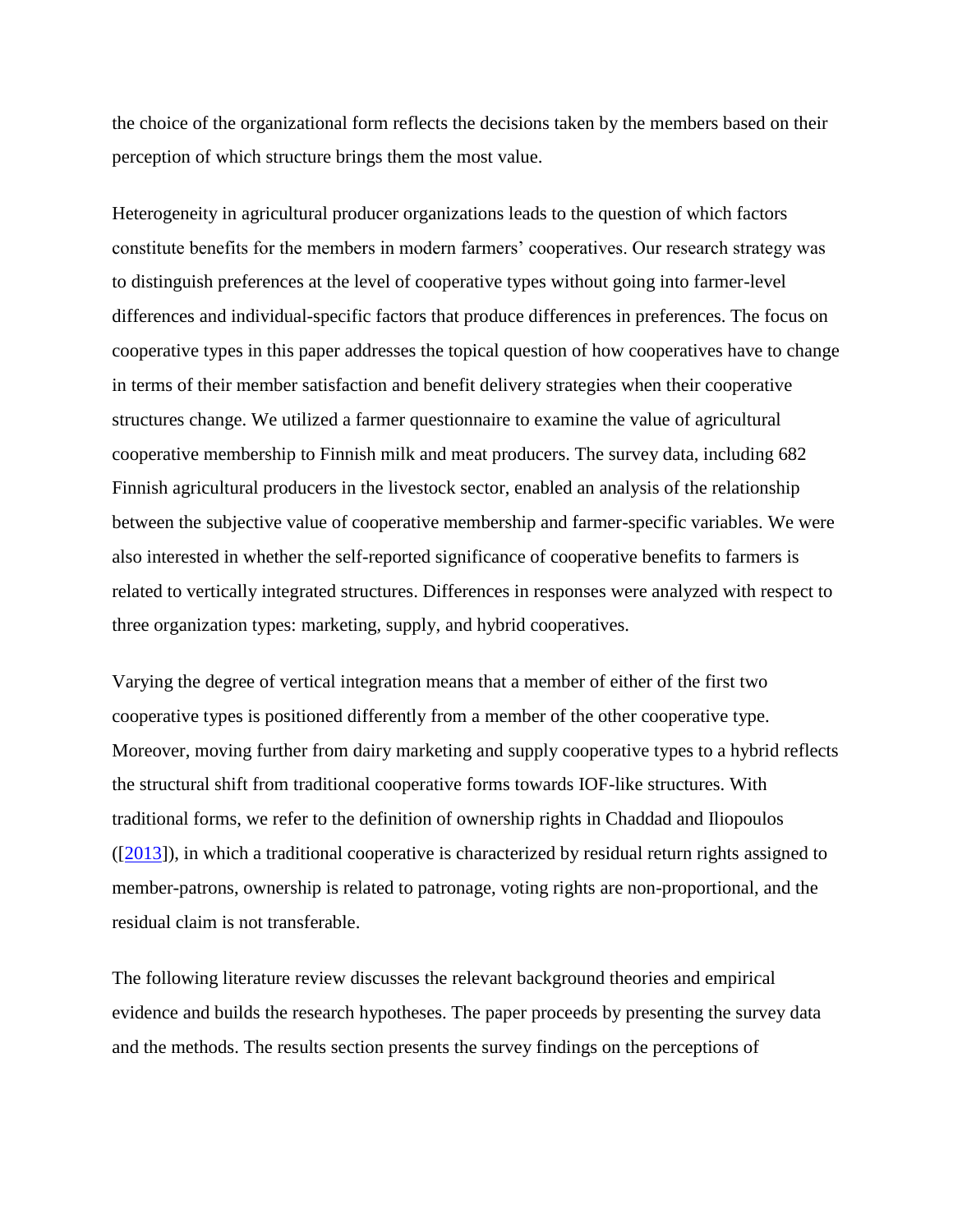membership benefits among farmers and the ordered probit analysis of the effect of background variables, after which the final section concludes and discusses the managerial implications.

#### **Background literature and hypotheses**

The existence of cooperatives is traditionally explained as substituting for market failures, serving as a market channel, and in the agricultural sector in particular, bringing countervailing power to farmers (Sykuta and Cook [\[2001\]](http://www.agrifoodecon.com/content/3/1/23#B20); Hendrikse and Bijman [\[2002\]](http://www.agrifoodecon.com/content/3/1/23#B10)). By organizing market access through a cooperative, farmers are able to benefit from lower costs than they would face by bargaining independently with buyers (Staatz [\[1987\]](http://www.agrifoodecon.com/content/3/1/23#B19)). Transaction cost factors are also present in modern agriculture, which may explain the importance of producer cooperatives in the European food supply chain (Valentinov [\[2007\]](http://www.agrifoodecon.com/content/3/1/23#B21)).

Transaction costs are affected by uncertainty, the frequency of transactions, and asset specificity (Williamson [\[1989\]](http://www.agrifoodecon.com/content/3/1/23#B23); Ménard [\[2004\]](http://www.agrifoodecon.com/content/3/1/23#B14)). Due to its perishability, a dairy farmer is dependent on the frequent and timely collection of milk from the farm, whereas meat is more flexible as a production type (Masten [\[2000\]](http://www.agrifoodecon.com/content/3/1/23#B13)). The obligation of dairy cooperatives to collect all of the milk produced is a valuable membership benefit that economizes on transaction costs and protects specific assets. Consequently, we hypothesized that in our sample, the dairy producers would place greater significance on the cooperative as a stable market channel than the meat producers (hypothesis 1). Large producers may be more dependent on the cooperative as a market channel due to larger asset specificity and potentially large contracting costs if they have to negotiate with several buyers. On the other hand, large producers may have more options due to their better bargaining position and reduced contracting costs for the buyer. In this light, large producers can be hypothesized to be less dependent on a particular cooperative buyer, as Chechin et al. ([\[2013\]](http://www.agrifoodecon.com/content/3/1/23#B5)) point out. For small producers, the cooperative offers a safe transaction relationship, and they gain from an improved bargaining position. As the investments in asset specificity and the bargaining power explanations lead to contradicting predictions on the relationship between farm size and the perceived value of a cooperative buyer, we only built a hypothesis on the bargaining power being relatively more valued by small than large producers (hypothesis 2).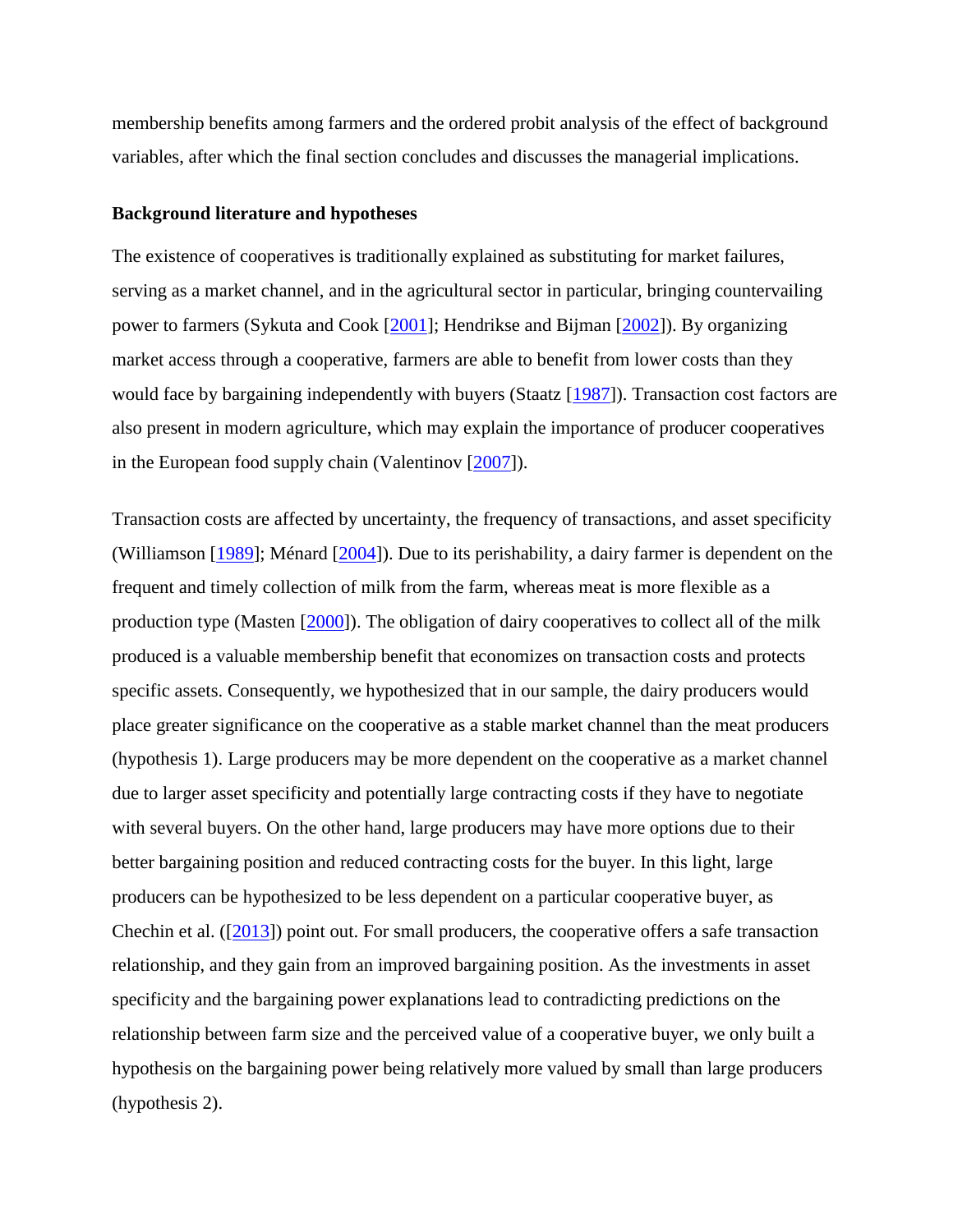Empirical evidence indicates that transaction costs influence farmers' decisions to join and deliver their production to a cooperative. Pascucci et al.  $([2012])$  $([2012])$  $([2012])$  observed that the dependency of farmers on cooperatives increases in relation to the size of their total assets. Their finding suggests that commitment to delivering to a cooperative may strengthen among those farmers who invest a considerable amount in their own production. According to Hernández-Espallardo et al.  $(2013)$ , satisfying farmer members is crucial to the survival of agricultural marketing cooperatives. They observed the perceived transaction costs to be a more important factor in creating member satisfaction than the producer price.

According to Hansmann ([\[1988\]](http://www.agrifoodecon.com/content/3/1/23#B9)), an organizational form emerges that minimizes the transaction costs, and ownership costs explain why ownership rights are assigned to particular patrons. In this framework, the emergence of non-traditional organization models of farmer-owner cooperatives is a result of minimizing of the costs of ownership. Evidence from the field indicates that producer organizations typically aim at finding a model that retains the cooperative form and ideology but enables access to non-member equity capital (van Bekkum and Bijman [\[2006\]](http://www.agrifoodecon.com/content/3/1/23#B22)). Gaining access to growth capital from investors has for many been the decisive factor in departing from the traditional cooperative structure (Chaddad and Iliopoulos [\[2013\]](http://www.agrifoodecon.com/content/3/1/23#B4)). The polar opposite to the traditional cooperative in the typology of Chaddad and Cook ([\[2004\]](http://www.agrifoodecon.com/content/3/1/23#B3)) is the transformation into an IOF. The majority of farmer respondents in the survey of Alsemgeest and Smit ([\[2012\]](http://www.agrifoodecon.com/content/3/1/23#B1)) perceived profit maximization as the goal currently strived for by agricultural businesses, whereas the provision of competitive services to farmers and improving farm profitability, which were voiced as the main goals, were not in the business focus.

While milk producer cooperatives in Finland represent the traditional cooperative organizational form, i.e., their organization conforms to the cooperative principles of equal treatment of members, equal voting rights, and unallocated capital (Nilsson et al. [\[2009\]](http://www.agrifoodecon.com/content/3/1/23#B16)), large meat cooperatives have adopted vertically integrated hybrid structures in which ownership and control rights are separated from patronage (Pyykkönen et al. [\[2012\]](http://www.agrifoodecon.com/content/3/1/23#B18)). The role of the meat cooperatives is exclusively to exercise ownership and control rights in the stock exchange listed processing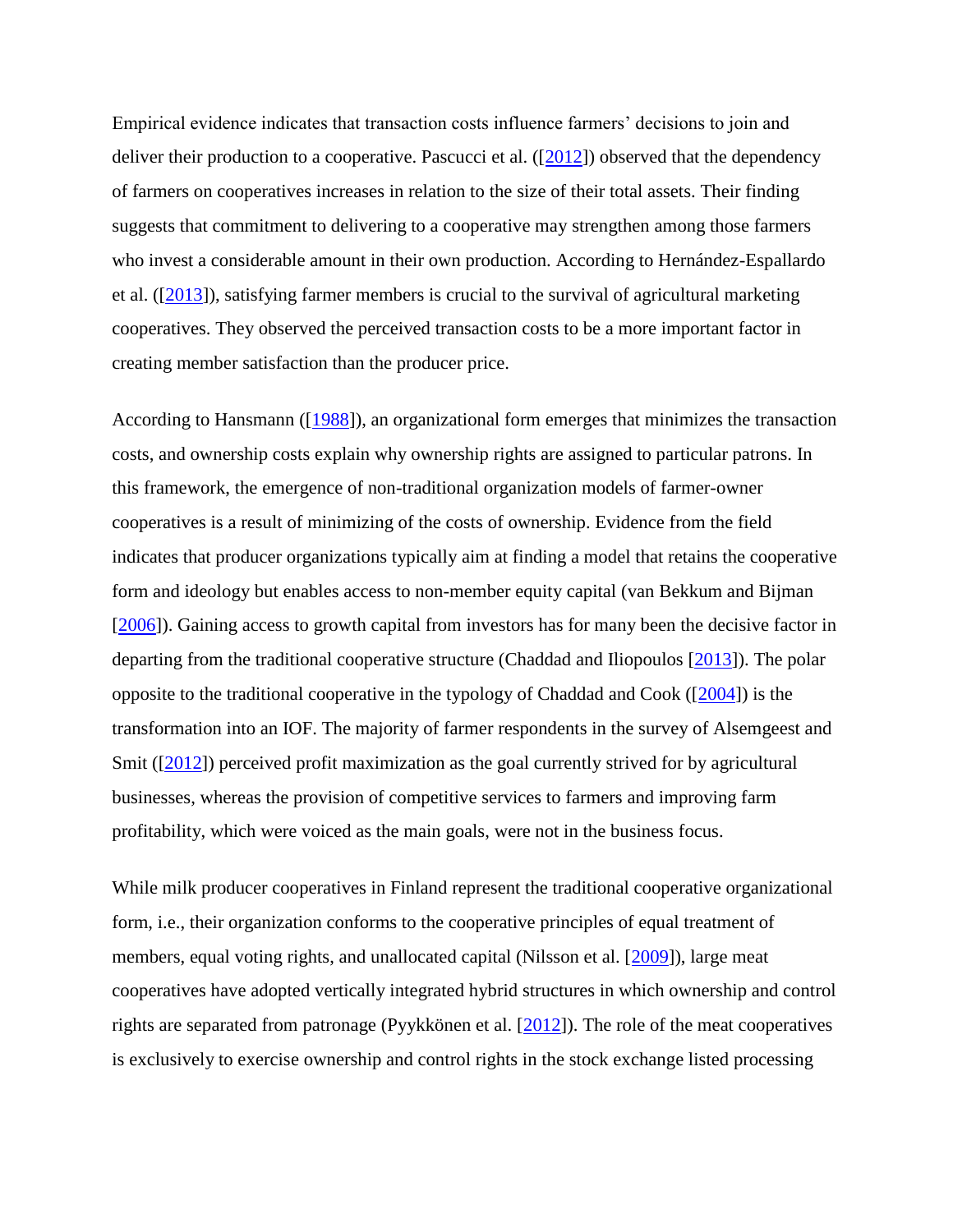and marketing company. We expected the members of meat cooperatives to value the price and capital benefits more highly than the members of dairy cooperatives (hypothesis 3).

## **Data and methods**

#### **Data**

Surveys were conducted among selected Finnish milk and meat producer cooperatives. The sample was designed to encompass the heterogeneity in producer cooperative structures within Finnish agriculture. Finnish meat producer cooperatives have transformed into holding companies in which the farmers are the owners and members, but they deliver their production to a separate subsidiary corporation. The businesses of processing and marketing further downstream are incorporated in a stock-listed company. As a consequence, our sample of meat producers of the two large Finnish meat cooperatives represented so-called *hybrid cooperative* structures, which adopt organizational structures similar to those of investor-owned firms. Alternatively, the term *IOF-like cooperative* could be used. Farmers' organizations have a majority ownership in the firm, but other non-member owners can also invest in the firm's stock in a stock exchange. Altogether, these two meat cooperatives had 3259 members at the end of 2013. The Finnish meat producer population consists of 3500 beef farms, 1540 pig meat farms and 568 poultry farms, i.e., a total of 5608 meat producer farms (Niemi and Ahlstedt, [\[2013\]](http://www.agrifoodecon.com/content/3/1/23#B15)). Therefore, our sample covered a large proportion of the population, and it was also geographically representative, as the two cooperatives operate in the main meat production areas of Finland: cattle in northern and eastern Finland and pigs in southern and western Finland.

Conversely, Finnish dairy cooperatives operate in a traditional agricultural cooperative form, and two variants exist. The market is divided into dairy cooperatives that are part of the Valio Group, in which the role of farmers is to deliver milk and to indirectly exercise ownership in the processing company through their cooperative membership (supply cooperatives). On the other side are dairy cooperatives that are independent of the Valio Group, which take care of the whole chain from milk processing to the marketing of products under their own brand name (marketing cooperatives). Our sample included two large *supply cooperatives* (i.e., owners of Valio group)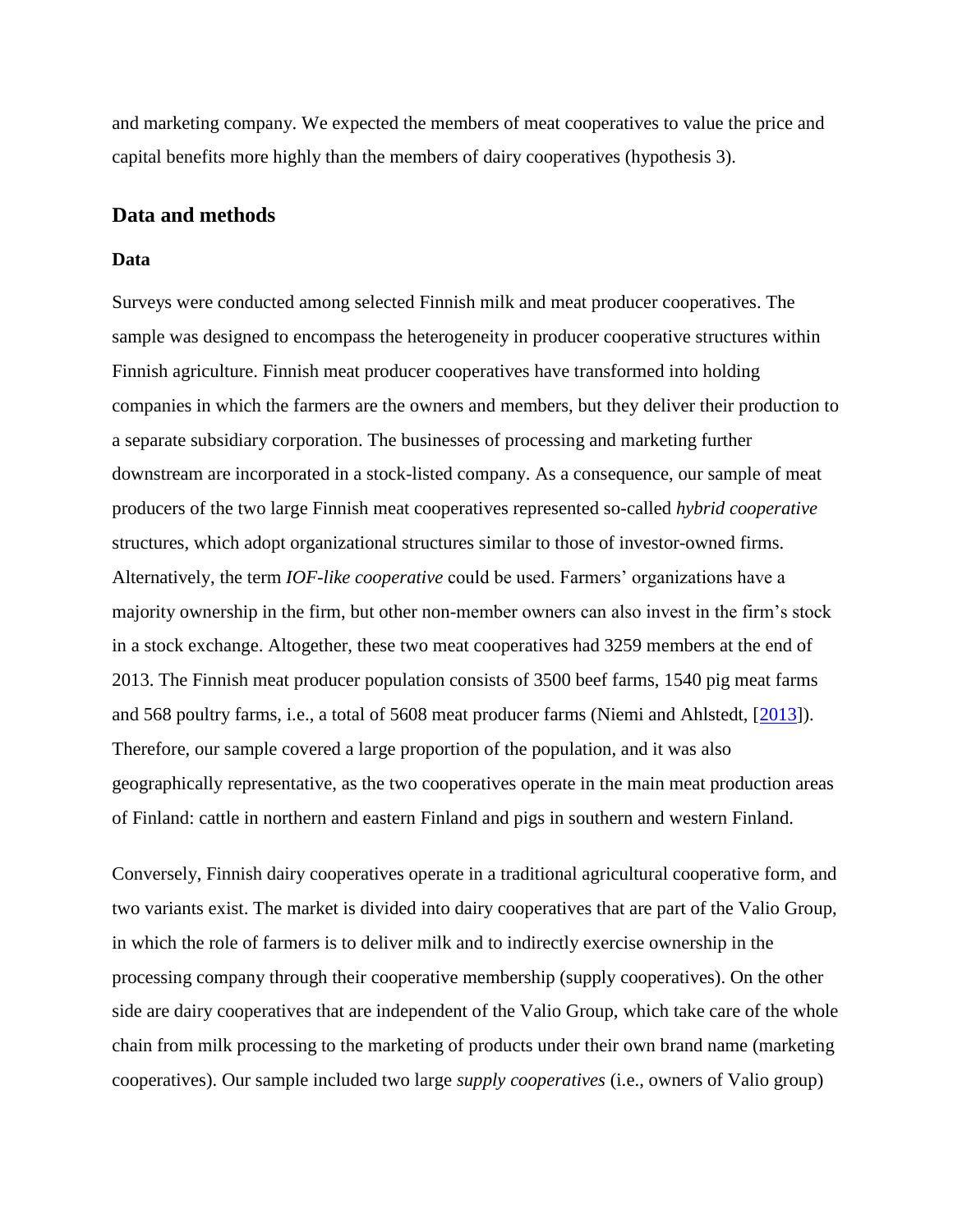and three smaller independent dairy cooperatives, which are referred to as *marketing cooperatives*. These definitions used in Finland are slightly different from the cooperative types in many other countries. For example in the USA and Canada, supply agricultural cooperatives are those that supply their farmer-members with farm inputs and related services. Here the term supply refers to the supply of farmers' produce to the cooperative. Marketing cooperatives are generally defined as organizations that collect, process, package, and market the farmers' produce.

The total number of dairy producers in Finland was 8373 at the beginning of 2015 (The Central Union of Agricultural Producers and Forest Owners, MTK). The dairy cooperatives included in the sample had a total of 2408 members. Composing the sample of two large dairy supply cooperatives and three marketing cooperatives provided a representative sample in terms of both geography and cooperative type. Comparison of the summary statistics for our sample with the national farmer statistics (Natural Resources Institute of Finland) corroborates the representativeness of the sample in terms of farm and farmer characteristics.

The questionnaires were delivered by mail in February 2014. The response rates were 16.8 % in the milk producer survey, yielding 406 farmers in the final sample, and 14.3 % in the meat producer survey, which yielded  $276$  meat farmers. Table  $1$  presents the farmer characteristics of milk and meat producers separately for members of the dairy supply and marketing cooperatives, and for the meat sectors. Variables that measure farm size (herd size and production volume), distance from the farm to the processing unit, and the number of alternative buyers are indicators of transaction costs. The questionnaire enquired about the intentions to enlarge production or exit farming within the next five years. Dummy variables  $(1 = yes, 0 = no)$  were constructed from the responses. Similarly, a dummy indicated whether a farmer had expanded within the previous five-year period.

#### **[Table 1.](http://www.agrifoodecon.com/content/3/1/23/table/T1)** Descriptive statistics on dairy and meat farmers

The Shapiro-Wilk normality test for small samples indicated that only age was normally distributed. Therefore, the analyses proceeded with non-parametric tests. Differences in the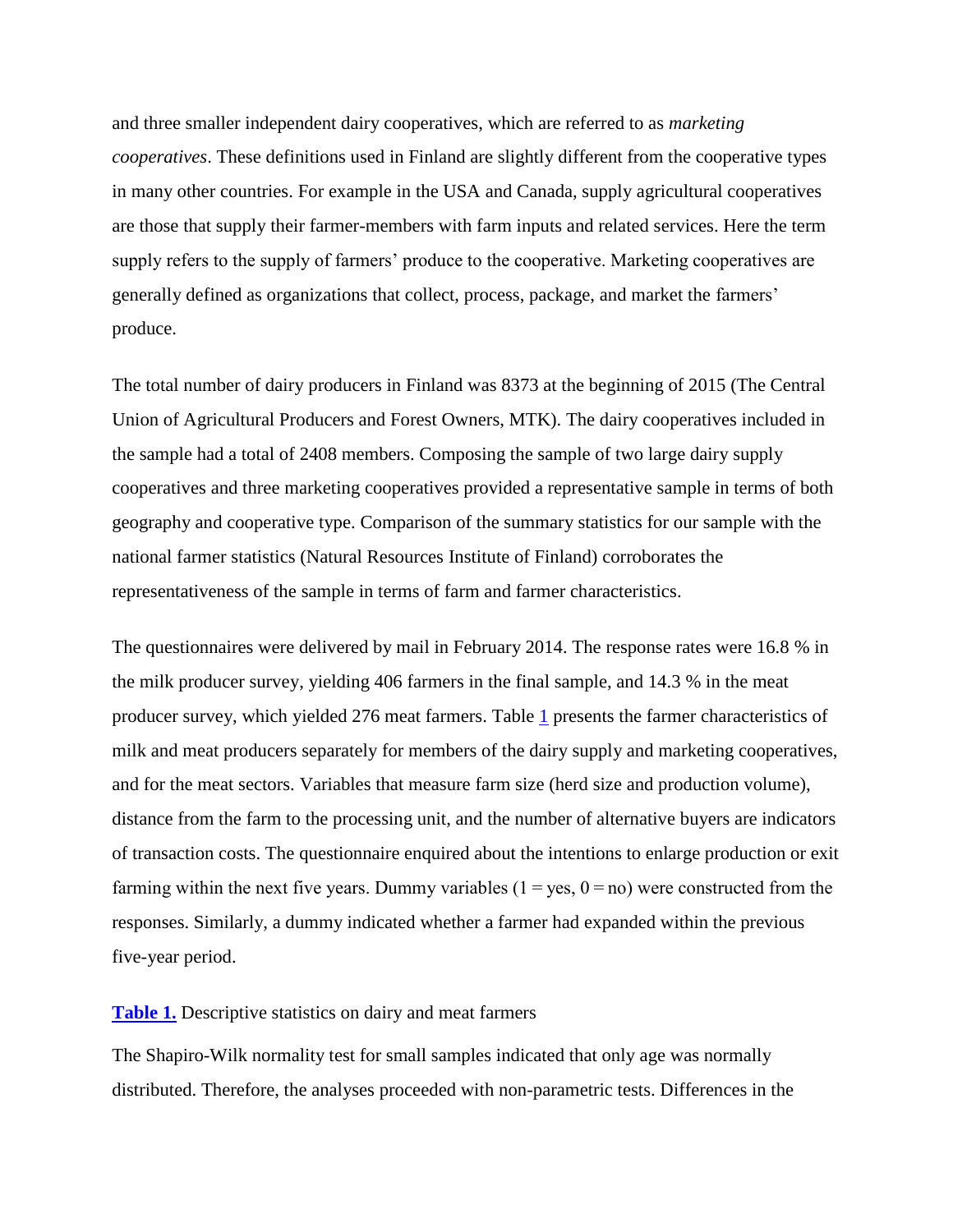variables between the subsamples were tested under the null hypothesis that the distribution of a variable was the same across categories. As the dairy sample was divided into two categories, the Mann-Whitney test was used, while the Kruskall-Wallis test for three categories was applied to the meat sample.

In the meat sample, all the other background variables differed between the production sectors except for age. Differences between the herd size and production kilograms were not tested, because by definition they differ depending on the livestock. Herd size was not available for poultry. According to the variance tests of two independent samples, the dairy farms in supply and marketing cooperatives had similar characteristics in terms of size, field area, farmer age, and capital, but they differed in terms of alternative buyers and distance. The producers of marketing cooperatives were located closer to the processing unit and they had slightly more alternatives.

The dairy farms had an average herd size of 32 dairy cows, corresponding exactly to the national average (Tike agricultural statistics, 1.5.2014). A herd size of 20–29 cows was the most typical in the sample, which is same as in the Finnish population, as a quarter of dairy farms in Finland are of this size. Dairy farms with more than 40 cows were categorized as large for the present analysis, and 99 dairy farms fell into this category. The pig and cattle subsamples consisted of heterogeneous production. Pig farms can be of three types: pork meat production, raising piglets, or a combination of the two. The size categorization of pig farms took into account the field of specialization: A farm with over 2000 piglets or yearly meat production exceeding the sample average was classified as large. The data on cattle farms possibly included some members of meat cooperatives whose primary production sector was milk, although potential overlaps with the milk sample were screened out.

#### **Methods**

Stated preference questionnaires are suitable research methods for examining perceptions of the benefits that farmers receive from membership of agricultural producer cooperatives and delivering their production to the cooperative. Attitudinal surveys often use Likert scale scoring,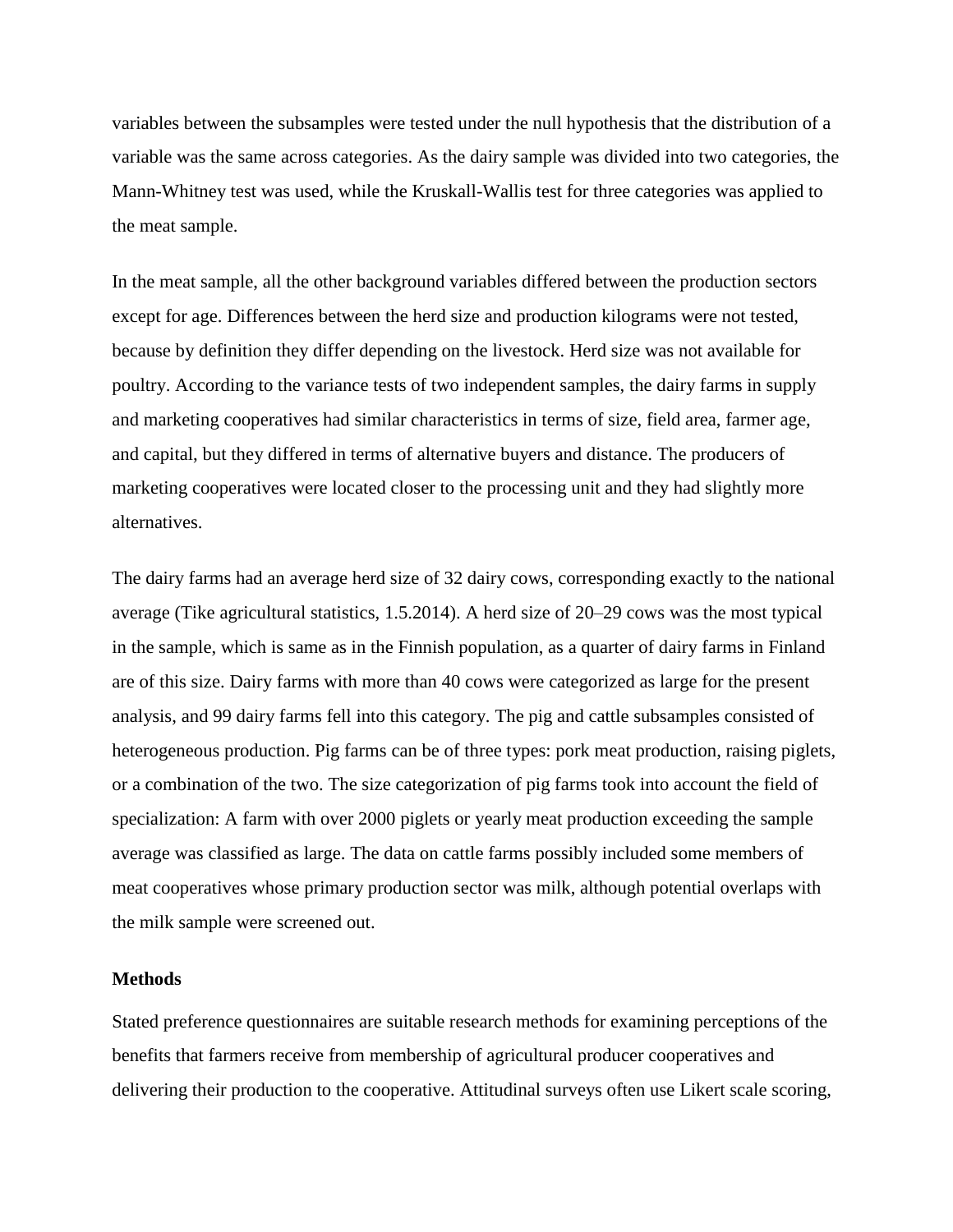in which the extent of agreement is expressed by choosing from the following:  $1 =$ strongly disagree, 2 = disagree, 3 = neither disagree nor agree, 4 = agree, or 5 = strongly agree. Dairy and meat farmers used this scale to respond to thirteen statements on how important the mentioned factors were in their membership. The question set was designed to cover a wide range of potential benefits, from the traditional advantages of joining a cooperative, such as access to the market and bargaining power, to benefits originating from structural changes in agriculture to capital-oriented efficient business. The full list of questions is presented in the results section. The questionnaire responses need to be interpreted cautiously, as the responses only reflect the *subjective* valuation of the respondent's *current* situation. As such, the self-reported significance of the benefits can be interpreted as satisfaction, or value, scores.

In order to analyze value differences across cooperative types, the Likert scale responses were transformed to three levels, where  $3 =$  farmer perceives the benefit as significant,  $2 =$  the farmer is indifferent, i.e., perceives neither significant nor insignificant benefits, and 1 = insignificant benefit perceived by the farmer. The scale data were analyzed using the Mann-Whitney and Kruskall-Wallis tests of independence between the distributions of self-reported values across cooperative types (categories) in  $2\times3$  and  $3\times3$  cross-tabulations. Non-parametric tests are suitable when one of the samples is drawn from a skewed or peaked distribution (de Winter and Dodou  $[2010]$ ). These statistical tests indicate, whether two independent samples have significant differences. Under the null hypothesis the samples are identical. If the null hypothesis is rejected, the analyzed cooperative types are concluded to differ in terms of the given characteristic.

The relationships between farmer-specific variables that approximated the level of a farmer's transaction costs were analyzed with an ordered probit regression model. Ordered probit is appropriate for statistical analysis of ordinal survey responses, such as the Likert scale, in rating assignments (Greene, [\[2000\]](http://www.agrifoodecon.com/content/3/1/23#B8)). In this study, the estimation method was applied to analyze the effect of farmer characteristics on the likelihood of reporting a certain valuation score for a cooperative benefit. The estimations were conducted using Limdep Nlogit software.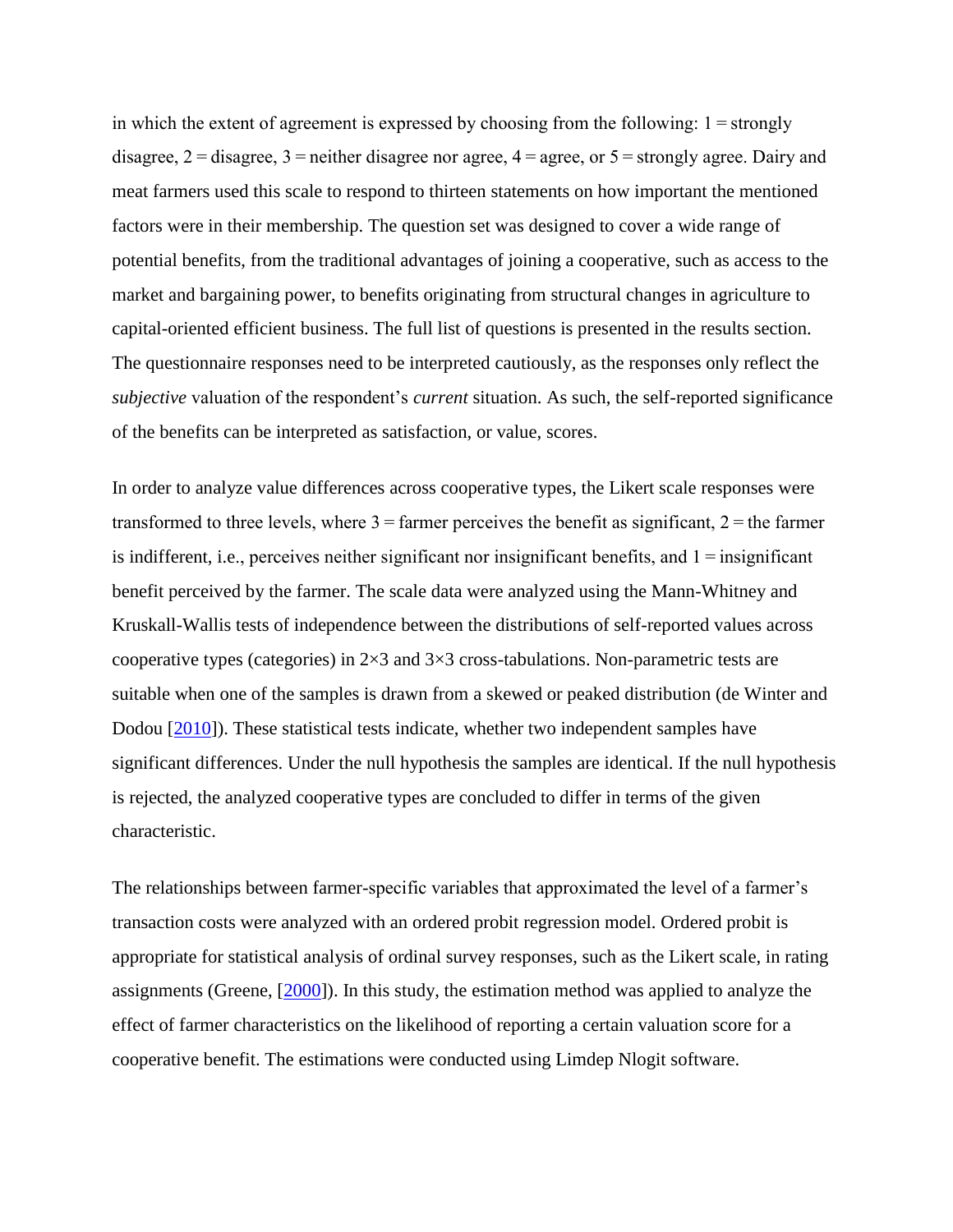The idea in the ordered probit model is that in addition to  $y_i$ , which is an individual's *i* (where *i* =1,…,*n*) response to a survey question, and which takes an integer value 1, 2, 3,…, *J*, there is a latent index y  $i^*$ , which measures the subjective scale and the propensity to agree with the statement. Once it exceeds a certain threshold, the respondent reports a value of 'significant' and then further 'very significant', along an ordinal scale. The latent index *y <sup>i</sup> \** is assumed to depend linearly on the vector of observed characteristics  $x_i$  that explain an individual's attitude and unobserved factors *ε <sup>i</sup>*

$$
y_i^* = x_i \beta + \varepsilon_i
$$

What is observed is

- $y_i = 0$  if  $y_i^* \leq 0$
- $y_i = 1$  if  $0 \le y_i^* \le \mu_1$
- $y_i = 2$  if  $\mu_1 \le y_i^* \le \mu_2$
- $y_i = 3$  if  $\mu_2 \le y_i^* \le \mu_3$
- $y_i = 4$  if  $\mu_3 \le y_i^* \le \mu_4$

where *μ*s are unknown parameters to be estimated with *β.* They are referred to as the threshold parameters, which are in theory different for all respondents. The estimated threshold parameters are averages over the respondents. This presentation follows the general notation, and is applied here from Greene ([\[2000\]](http://www.agrifoodecon.com/content/3/1/23#B8)) and Daykin and Moffatt ([\[2002\]](http://www.agrifoodecon.com/content/3/1/23#B6)).

We estimated the ordered probit model for a set of dependent variables, which were the selfreported values (scale 1–5 recoded to 0–4 for analysis purposes) for the benefit statements and explain the preferred choice with farmer-specific characteristics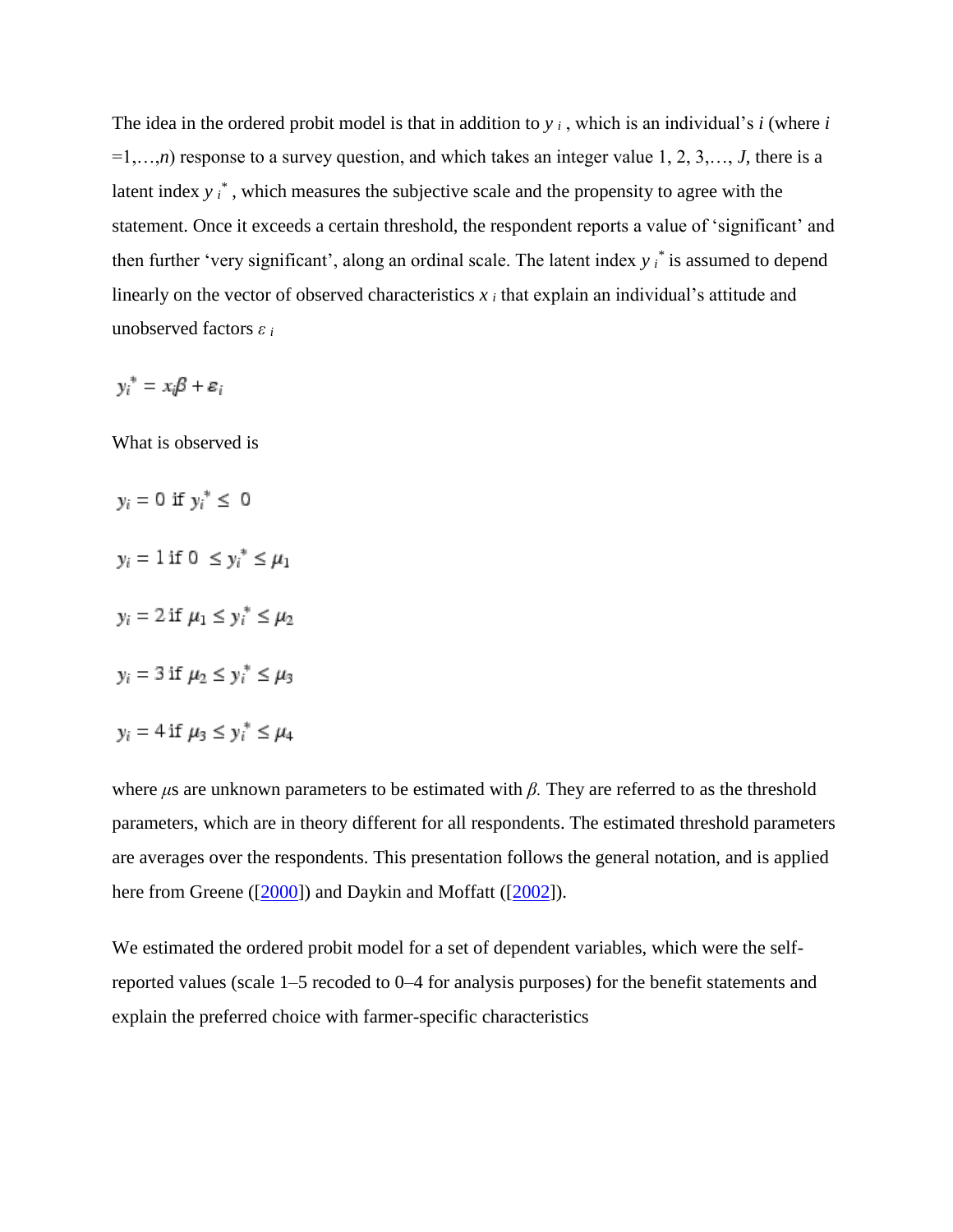$y_i^* = Dairy\beta_1 + Pig_i\beta_2 + Field \ area_i\beta_3 + Expanded_i\beta_4 + Will \ expand_i\beta_5 + Female_i\beta_6$ + Age<sub>i</sub> $\beta_7$  + Distance  $\beta_8$  + Dairy – distance  $\beta_9$  + Marketing  $\beta_{10}$  + Dairy – large  $\beta_{11}$ +  $Pig - large_i\beta_{12} + West_i\beta_{13} + North - East_i\beta_{14} + \varepsilon_i$ 

where *Dairy*, *Pig*, *Expanded*, *Will expand*, *Female*, *Marketing*, *Dairy-large*, *Pig-large*, *Region West*, and *Region North-East* are indicator variables taking a value of 1, or zero otherwise, and *Field area* is measured in hectares, a farmer's *Age* in years, and *Distance* represents a farm's distance to the processing unit in tens of kilometers. *Dairy-distance* is an interaction term that is intended to capture the distance effect specific to the dairy producers. These variables were selected as proxies for transaction costs, because they are common indicators for all producers, irrespective of their production specialization. Moreover, they are easy for farmers to report in a questionnaire. Location factors were studied using the distance variable and geographical indicators. Farm size was captured with both the field area and the indicator variable for large producers. Moreover, the intention to expand and recent farm expansion indicated the change in farm size, which was expected to affect the member's relationship with the cooperative.

### **Results and discussion**

#### **Value of membership benefits**

Farmers considered a stable channel for selling their production as the main benefit provided by cooperative membership. Both milk and meat producers indicated the highest valuations for the statements related to market access (Tables [2](http://www.agrifoodecon.com/content/3/1/23/table/T2) and [3\)](http://www.agrifoodecon.com/content/3/1/23/table/T3). The cooperative as a stable market channel was significant benefit for 89 % of dairy cooperative members and 83 % of meat cooperative members. Moreover, cooperative membership appears to bring valuable business continuity to producers. Since the dairy cooperative is obliged to collect all the milk produced by its members, the transaction costs from searching for a buyer are reduced. The timing of market access is crucial in milk production due to the perishability of the product and also due to the frequency of milk collection. The benefit of a cooperative buyer with an obligation to collect all of the production was clearly valued by milk producers in this survey.

**[Table 2.](http://www.agrifoodecon.com/content/3/1/23/table/T2)** Benefits of cooperative membership for milk producers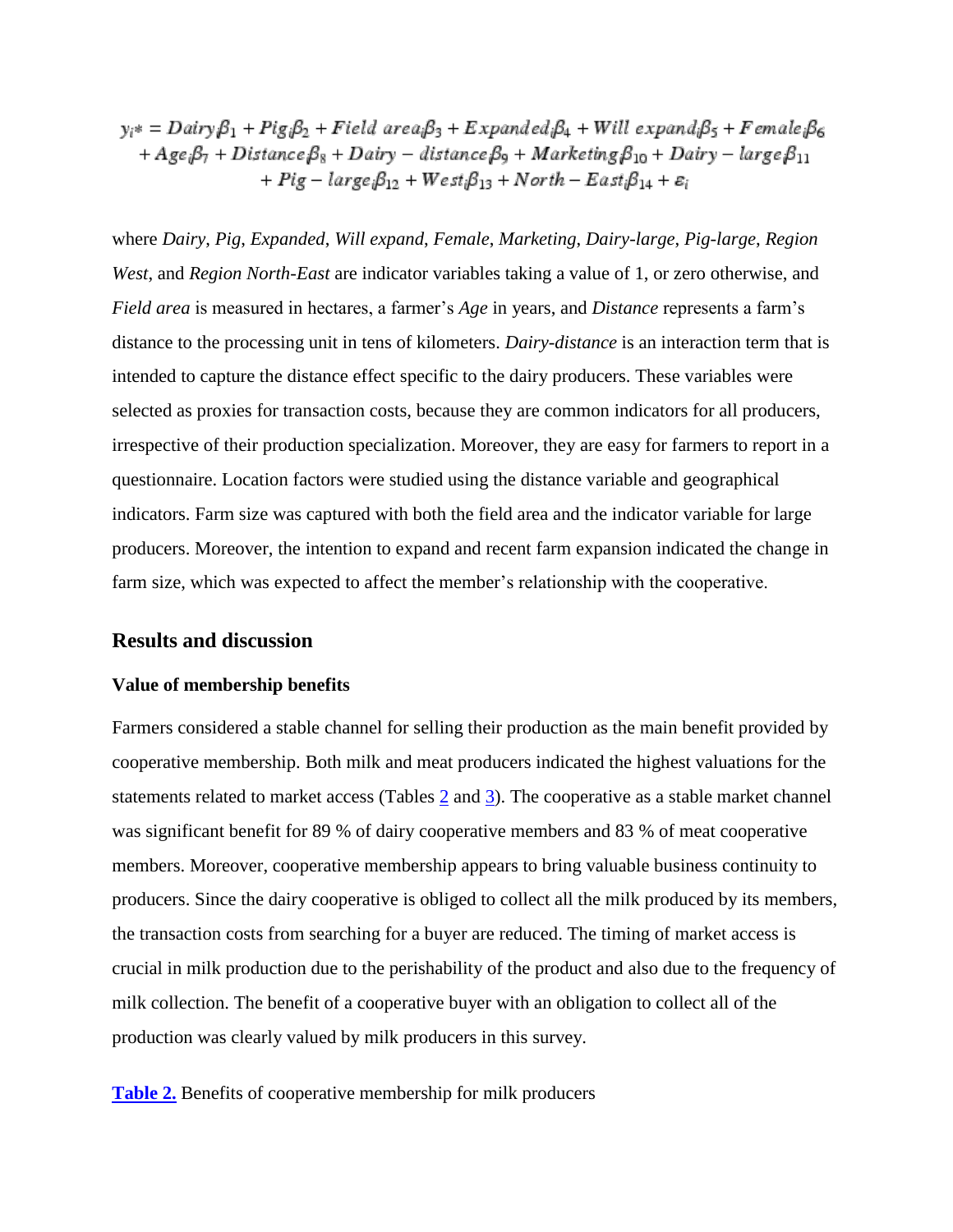#### **[Table 3.](http://www.agrifoodecon.com/content/3/1/23/table/T3)** Benefits of cooperative membership for meat producers

On the other hand, the role of the meat cooperatives as buyers is somewhat different from dairy cooperatives, since the business is separated from the cooperative in the form of a subsidiary procurement company. However, like the dairy cooperative members, the meat producers in the study highly valued the security of having a destination for their production, which was indicated by 78 % of respondents stating this as a significant benefit.

A competitive producer price appeared to be a very significant benefit provided by cooperative membership for milk producers (Table [2\)](http://www.agrifoodecon.com/content/3/1/23/table/T2). After requesting them to score the individual statements, the respondents were asked in a follow-up question to indicate which of the benefits they considered the most important. Among milk producers, a competitive producer price was the second most often stated benefit after a stable market channel. There was, however, a marked difference between the members of milk supply cooperatives and dairy marketing cooperatives in the perceptions of the price. While a competitive producer price was valued highest by 36 % of supply cooperative members, the corresponding proportion was 25 % in the sample of marketing cooperatives. Difference in the valuations of the producer price as a cooperative benefit can probably be explained by the actual price levels paid by the supply and marketing cooperatives included in the sample. Members of the cooperatives supplying milk to the Valio Group had been able to benefit from producer prices that were also relatively high in international comparison. On the other hand, smaller marketing cooperatives, which take care of the whole dairy processing chain and do not engage in profitable business on international markets in the same scale, had on average paid a lower price for the milk of their producers. The sector-wide price pressures that have strained the profitability of meat production over the past few years may explain the relatively lower value of the producer price as a cooperative benefit among the meat producers compared to the dairy farmers (Table [3\)](http://www.agrifoodecon.com/content/3/1/23/table/T3).

The dairy farmers agreed quite unanimously with the statement of benefiting from good services offered by the cooperative. Access to production-related services was appreciated, bringing significant value to membership, as only 5 % of milk producers indicated such access as insignificant. However, the cooperative's services were clearly of secondary importance relative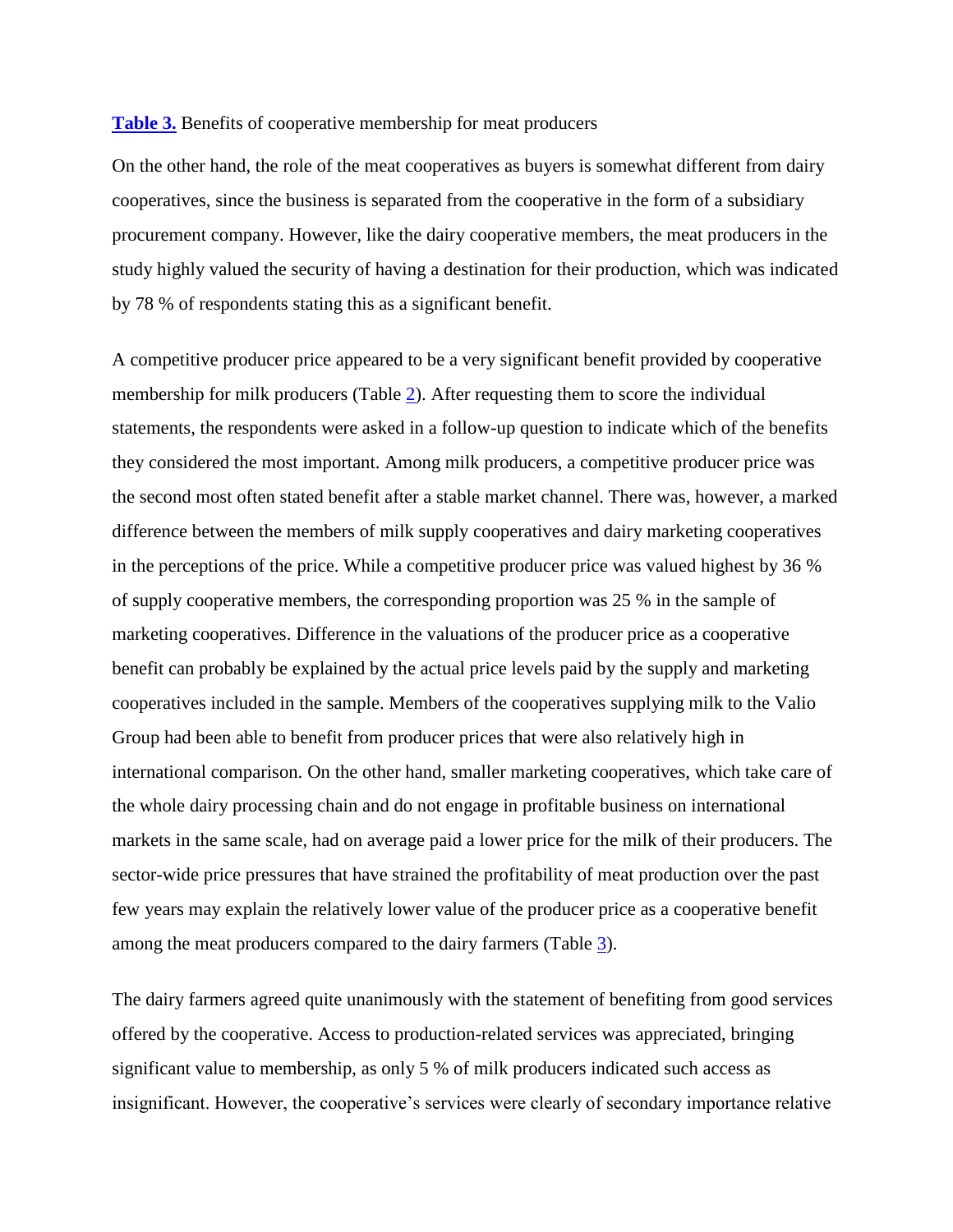to market access and competitive remuneration, as only three respondents out of the total of 384 dairy farmers highlighted these services as the most important benefit. Variable transaction costs on the farm can potentially be lowered if the cooperative is able to arrange essential services in a cost-efficient way. Meat producers did not perceive significant value being derived from services provided by their cooperative. The result may reflect the fact that, in the case of meat, the services are not offered by the cooperative itself but by an associated subsidiary company. Thus, access to fodder advisory and other meat production-related services is indirectly an outcome of cooperative membership.

The perceived value of cooperative membership was not limited to tangible factors such as market access, the producer price, and business facilitating services, but farmers also reported other non-pecuniary benefits as important. While what are perceived as non-pecuniary benefits is subjective, correlations between statement scorings suggest that these benefits may be related to a better bargaining position through the cooperative. In the responses of dairy farmers, the value of non-pecuniary benefits was correlated with control benefits, participating in decision-making that promotes their own farm business, and the opportunity to carry out influential work in support of the community. Meat producers displayed similar interlinkages between the control and influence benefits. However, the meat producers on average placed less value on these factors in cooperative membership than the milk producers.

#### **Effect of cooperative type**

The differences in the valuations of membership benefits across cooperative types are reported in Table [4.](http://www.agrifoodecon.com/content/3/1/23/table/T4) Fisher's exact test was employed to test the independence of membership benefit valuations of the cooperative type. This test indicates whether the members of dairy supply, dairy marketing, and meat cooperatives differently value the stated benefits. The z-test values reported for 'significant' show how the groups differ. Superscripts a, b, and c in Table  $\frac{5}{9}$  $\frac{5}{9}$  $\frac{5}{9}$  denote the results of the z-test, which compares the column proportions. If the result of the statistical test is insignificant, the members in one of the cooperative types are interpreted to value the stated benefit as much as the members in the other cooperative types. If the performed test gives a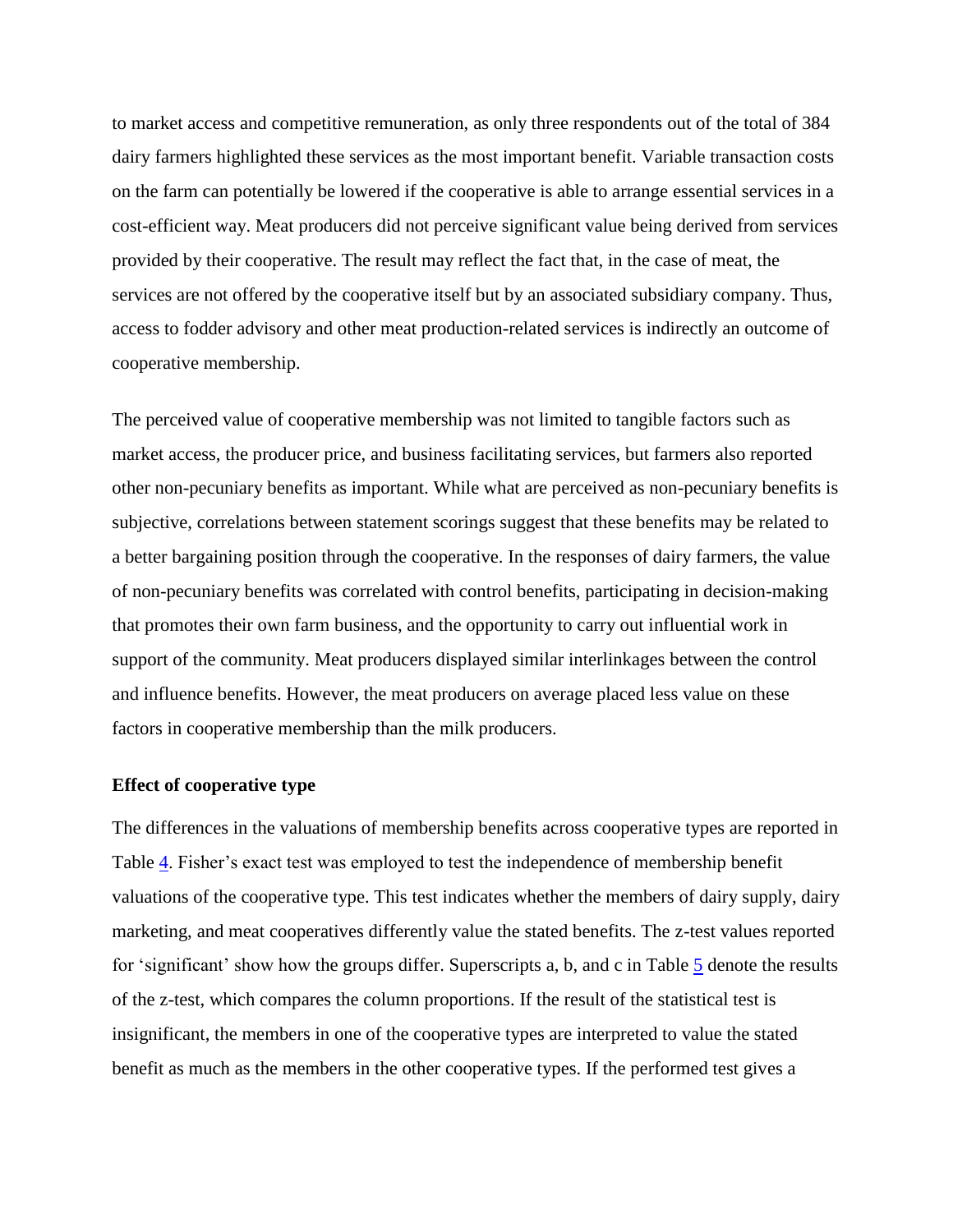significant result, a benefit is interpreted to be more highly valued by the members in a cooperative type whose score is higher.

**[Table 4.](http://www.agrifoodecon.com/content/3/1/23/table/T4)** Differences in the significance of membership benefits according to the cooperative type

**[Table 5.](http://www.agrifoodecon.com/content/3/1/23/table/T5)** Differences in the significance of membership benefits according to producer size Milk suppliers and meat producers exhibited different valuations for the cooperative offering a stable market channel and being the destination for all of their production. These factors were relatively more important to the members of supply cooperatives associated with the Valio Group. On the other hand, the members of smaller independent dairy marketing cooperatives responded to statements 1 and 2 in a similar way to the meat farmers. All groups differed in terms of the subjective value of non-pecuniary benefits and the cooperative operating in the local region. Altogether, 85 % of the farmers in dairy marketing cooperatives perceived the proximity of the cooperative as significant, while none of them stated it as insignificant. This finding may reflect affective regionalism and a strong sense of community. Dairy producers may feel loyal to their local cooperative, which could possibly explain their decision to join the marketing cooperative and, subsequently, their high valuation of proximity. On the other hand, less than half of the meat producers reported the proximity of the cooperative as beneficial to them. This may be a result of the higher degree of concentration in the meat industry in comparison to the dairy industry. The provision of production-related services appears to have been more important to dairy farmers than to meat farmers. Services were equally appreciated by milk producers in supply and marketing cooperatives.

## **Size effects**

Similar tests on the impact of farm size are reported in Table [5.](http://www.agrifoodecon.com/content/3/1/23/table/T5) Benefits in the form of market access were relatively more significant to large dairy producers than to those classified as small. However, the proportion of farmers reporting 'significant' in statements 1 and 2 was 85 % and 87 % respectively, which underlines the importance of the cooperative as a market channel for all milk producers, irrespective of their size. Due to high asset specificity, large farms may be more dependent on the stability of the milk deliveries and certainty over the buyer for all of their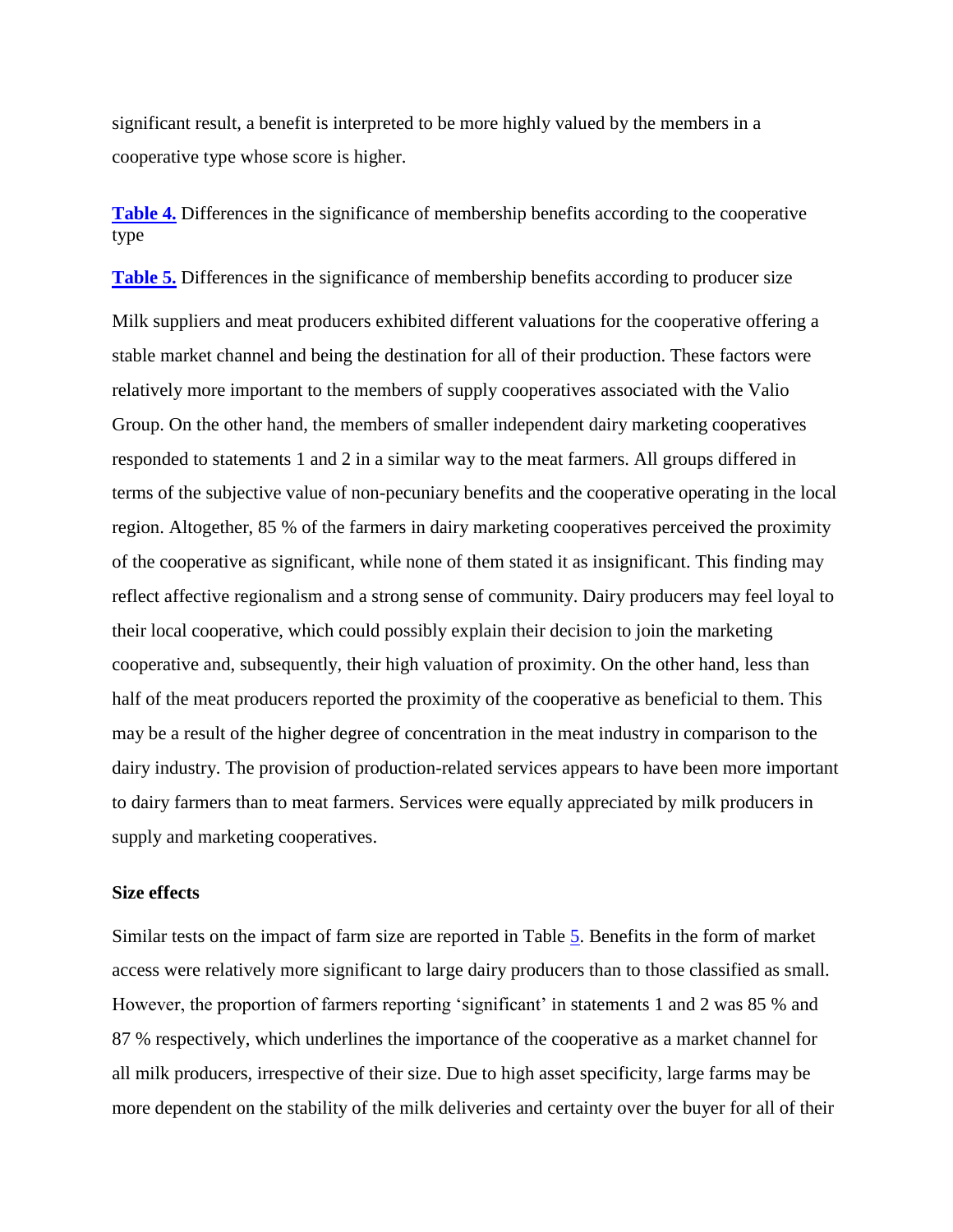production, a phenomenon for which Pascucci et al. ([\[2012\]](http://www.agrifoodecon.com/content/3/1/23#B17)) provided evidence among Italian agricultural producers. Large producers are likely to have more market options than smaller producers because they are relatively more attractive to the buyers, since the contracting costs of the buyer are reduced. In addition due to the economies of scale in doing business with fewer large farms than with many small ones, they can economize on searching and contracting costs when the sole business relationship is with their dairy cooperative, which collects all of their production.

The traditional explanation for farmers forming cooperatives is to gain bargaining power and improve their position in relation to the buyers of their farm production (Valentinov, [\[2007\]](http://www.agrifoodecon.com/content/3/1/23#B21)). We analyzed whether there were systematic differences in the stated value of control and power between small and large producers. In addition, due to the divergence of business practices in dairy and meat sectors, the significance of power factors needed to be analyzed with respect to the specialization of farm production.

The meat producer sample included farmers specialized in the pig sector, cattle, or poultry. Size effects could only be analyzed meaningfully with the sample of pig farmers. The dataset on cattle producers was subject to confounding effects, because it was also likely to include some farmers with dairy cows. Specialization in cattle meat production, or combined dairy and meat production, could not be exclusively identified in the data, and size classification based on the reported yearly meat production (kilograms) was therefore unlikely to capture the true size effect in meat production that we were interested in. The dataset on poultry farmers was small, but included quite a balanced sample of small and large producers.

According to the analysis, the valuation of control was indeed related to the size of the pig farm. Consistently with cooperative theory, farmers categorized as small scale attached higher value to gaining control through cooperative membership, the opportunity to take part in decision-making that facilitates their own business, and influence in the community. In addition, 52 % of small pig farmers perceived that cooperative membership empowers them with influence in decisionmaking that promotes their farm business, while only 29 % of large pig farmers shared this view.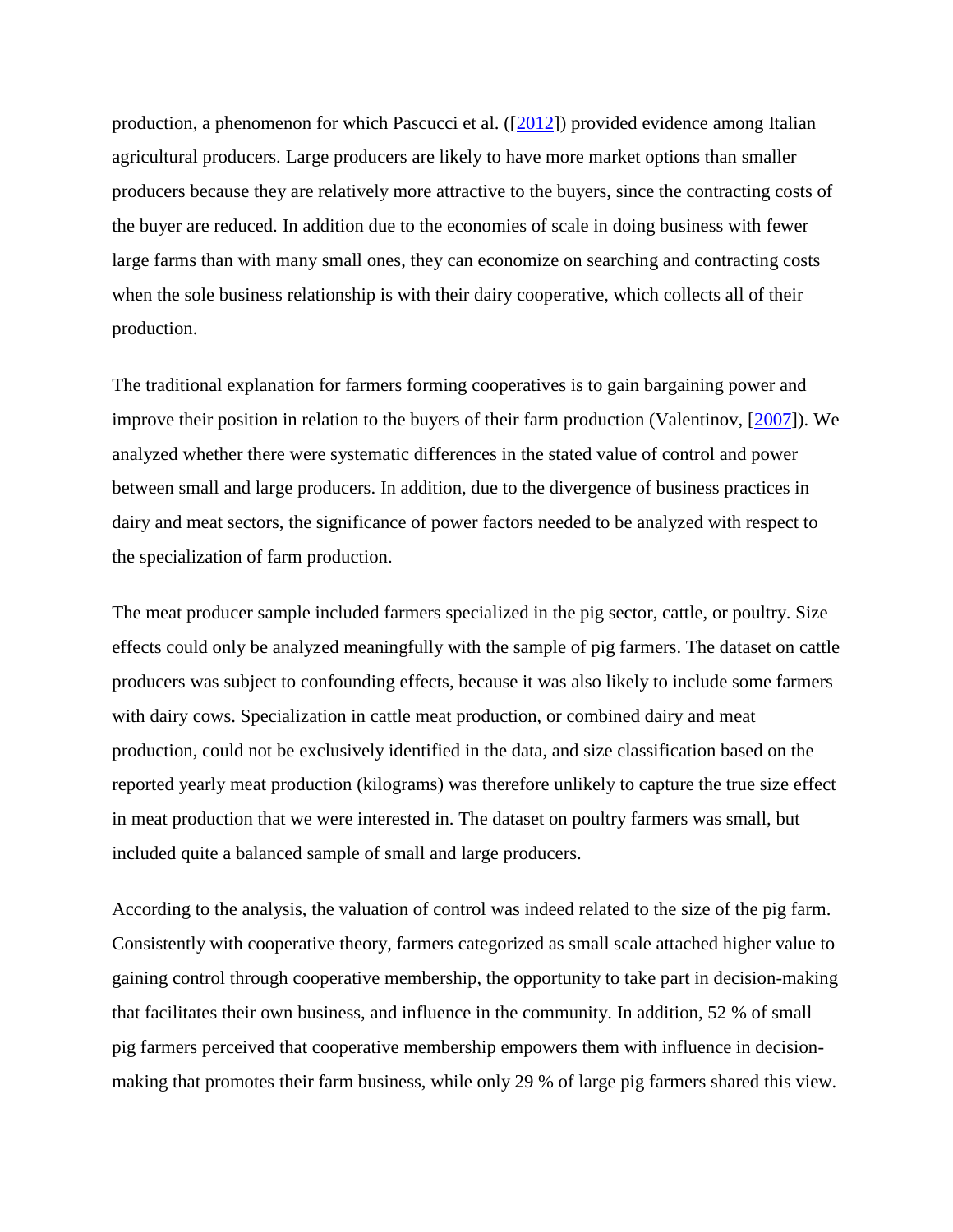Due to the insufficient sample size, z-test statistics were not significant in the pig data, as the number of observations in each category became small. However, the percentages are indicative of direction. Poultry farmers rated the power and control factors on average as highly as the small pig farmers, but no size effect could be found in the small subsample. The opposite effect of size on the importance of control was found among dairy cooperative members. Those classified as large milk producers provided a higher rating on average for the benefits of bargaining power and control than the small milk producers.

The perception of the cooperative as a power and control mechanism is hypothesized to be related to the market and the organizational structures. This means that farmers may have better bargaining power if they have a number of alternative buyers. The governance structures may also affect the ability of producers to negotiate with the buyer. The majority of dairy producers in the marketing cooperatives reported that the number of alternative buyers operating in their region was two (43 % of respondents), while quite a large group of marketing cooperative members even had three alternatives (23 %). Only 11 % of respondents in this group reported one buyer. In contrast, 28 % of the dairy producers in supply cooperatives reported that they had only one buyer, while 26 % had two, and 16 % had three.

The presence of more alternatives on average is related to location factors and may explain why the members of marketing cooperatives reported the proximity of the cooperative as being so significant. While they reported having more alternative buyers in the region, the farmers supplying milk to the independent marketing cooperatives more frequently indicated that they had never switched cooperative compared to the farmers supplying milk to the large supply cooperatives of the Valio Group (88 versus 75 %). The disposition towards switching suggests that those dairy farmers who had the most delivery alternatives did not behave opportunistically and shop around with buyers, but rather remained committed to their local cooperative buyer.

Further analysis of the delivery alternatives provided indications of how farmers benefited from a fragmented market structure with several buyers. The total farmer sample was classified into three groups depending on the reported number of alternative buyers (one, two, or three or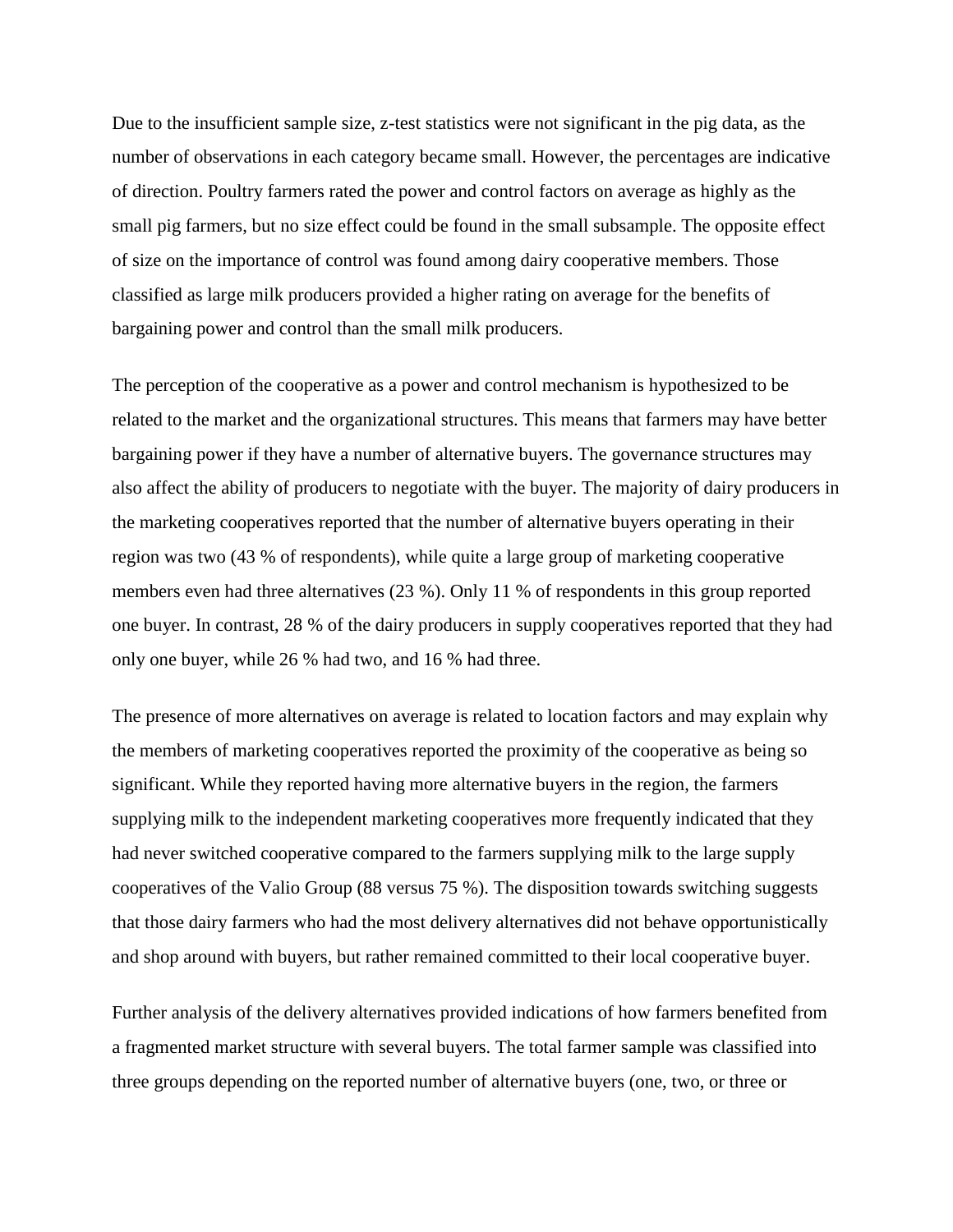more), and the response distributions of membership benefits were tested with Fisher's exact test. Three observations related to the transaction cost theory were made. First, farmers who had only one buyer in the region were statistically significantly more likely to value the benefits from access to the market for their whole production through the cooperative than those farmers who had several alternatives. This finding reflects reduced uncertainty. Second, farmers who had more alternative buyers reported on average a higher value for production-related services. A competitive regional market for raw material supply (i.e., more buyers) may provide impetus for buyers to develop their service offering in order to attract and retain members. In such a situation, farmers gain from reduced transaction costs if they obtain the services as a membership benefit more easily and/or more cheaply than they would elsewhere. Third, a similar pattern was observed in the importance of non-pecuniary benefits. As discussed earlier, the statement in the questionnaire did not define in what form the benefit was received, but the result confirms that value from the presence of alternative buyers materializes to farmers as other than price or capital-related benefits.

#### **Regression results**

The multivariate ordered probit (probability) model allowed an examination of the contemporaneous effect of several farmer-specific background variables on the valuation of the membership benefits by farmers. The dependent variables were obtained from the response to the benefit statements 1–13, as described above. We concentrated on six potential membership benefits that were noted in the previous section to mark differences among farmers and that are theoretically related to transaction costs and the benefits of organizing into farmer cooperatives. The dependent variables were as follows, with the benefit statements they mapped to in parentheses: 1) market channel (statement 1), 2) proximity (statement 3), 3) services (statement 5), 4) producer price (statement 6), 5) bargaining power (statement 8), and 6) control (statement 11). The responses to the seven remaining benefit statements were also estimated in the ordered probit, but are not reported here. Table  $6$  presents the estimated regression coefficients of the ordered probit models. The interpretation of the coefficients is as probabilities that a farmer characteristic is relevant in explaining the self-reported importance of a benefit.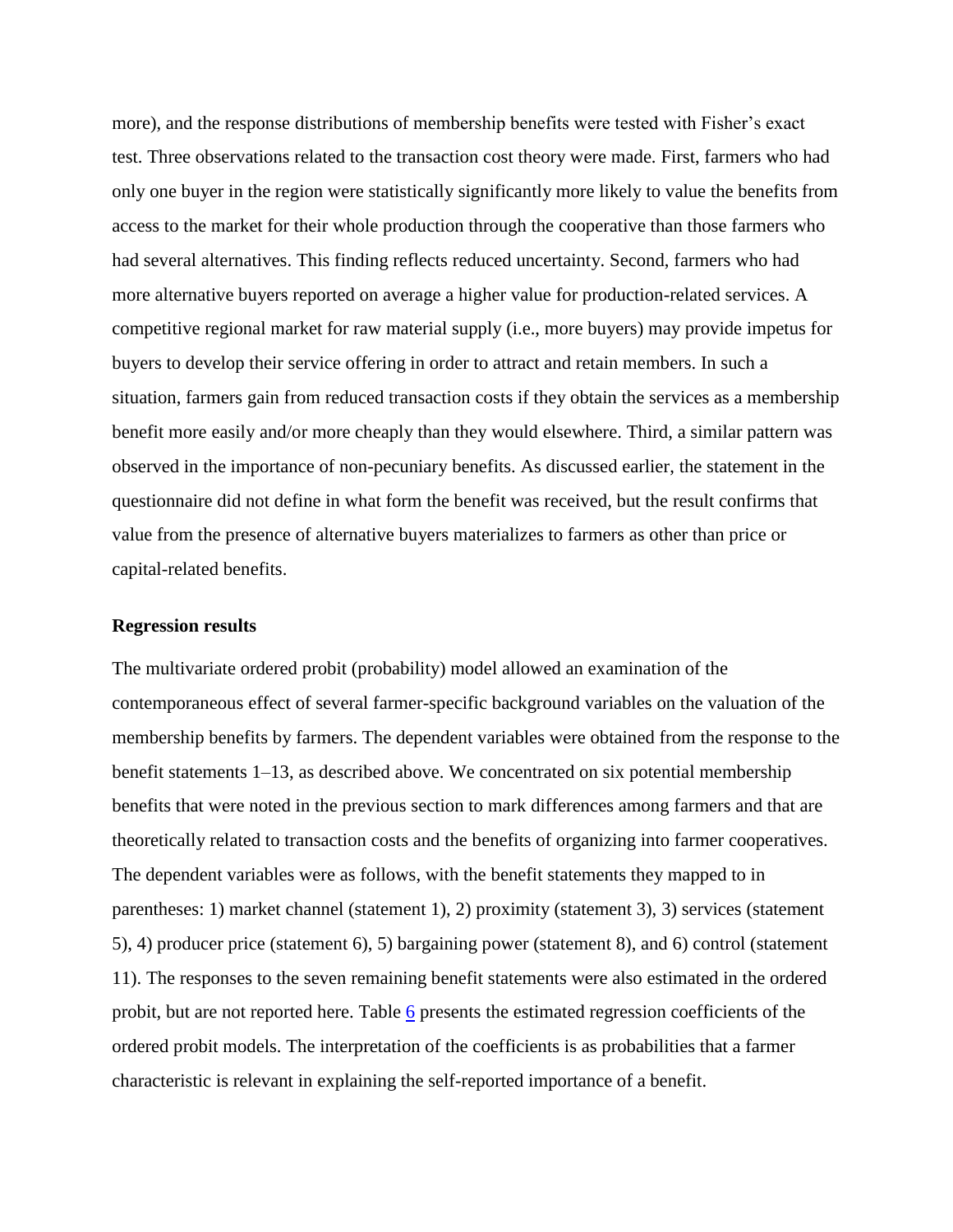**[Table 6.](http://www.agrifoodecon.com/content/3/1/23/table/T6)** Ordered probit regressions for self-reported value of membership benefits

In model 1, we observed that the market channel opened through cooperative membership was very important to milk producers, but stable market access was also valued by pig farmers. Positive and statistically significant regression coefficients for dummy variables for recently expanded farms and those intending to expand signified the role of the cooperative buyer as a stable transaction partner when the members invested in increasing their production volume. The cooperative market channel was even more important to the farmers who planned to expand in comparison to those who had already invested in enlarging their production. The benefit may arise from reduced transaction uncertainty.

The coefficients for the size indicators were not statistically significant. This result is in line with the earlier notion that cooperative membership provides market access that is unanimously very highly rated by both large and small producers. This holds for both milk and pig sectors, although the coefficient for the pig dummy was negative. The statistically significant coefficient for field, however, suggests that those farms with more hectares were less likely to value the market channel as a benefit than smaller farms when measured in field area. A potential explanation is that the farms that receive more of their income from crop farming are not as dependent on their livestock business, and the value of membership is not therefore as tightly linked to production-related benefits. This explanation receives support from the estimations with control, cooperative capital as an attractive investment, and taxation gains as dependent variables, as the field area obtained a positive and statistically significant coefficient. The farmers who owned a large field area derived capital and control-related value from cooperative membership.

Other explanatory variables that obtained statistically significant coefficients in predicting the significance of the market channel were the number of buyers and farmer age. Age appeared to explain the response in all models and was always positive, which suggests that older farmers may be more satisfied with the cooperative relationship. The probability of agreeing with the statement that the cooperative provides benefits as a stable market channel increased with the number of alternative buyers operating in the region. However, running the same regression with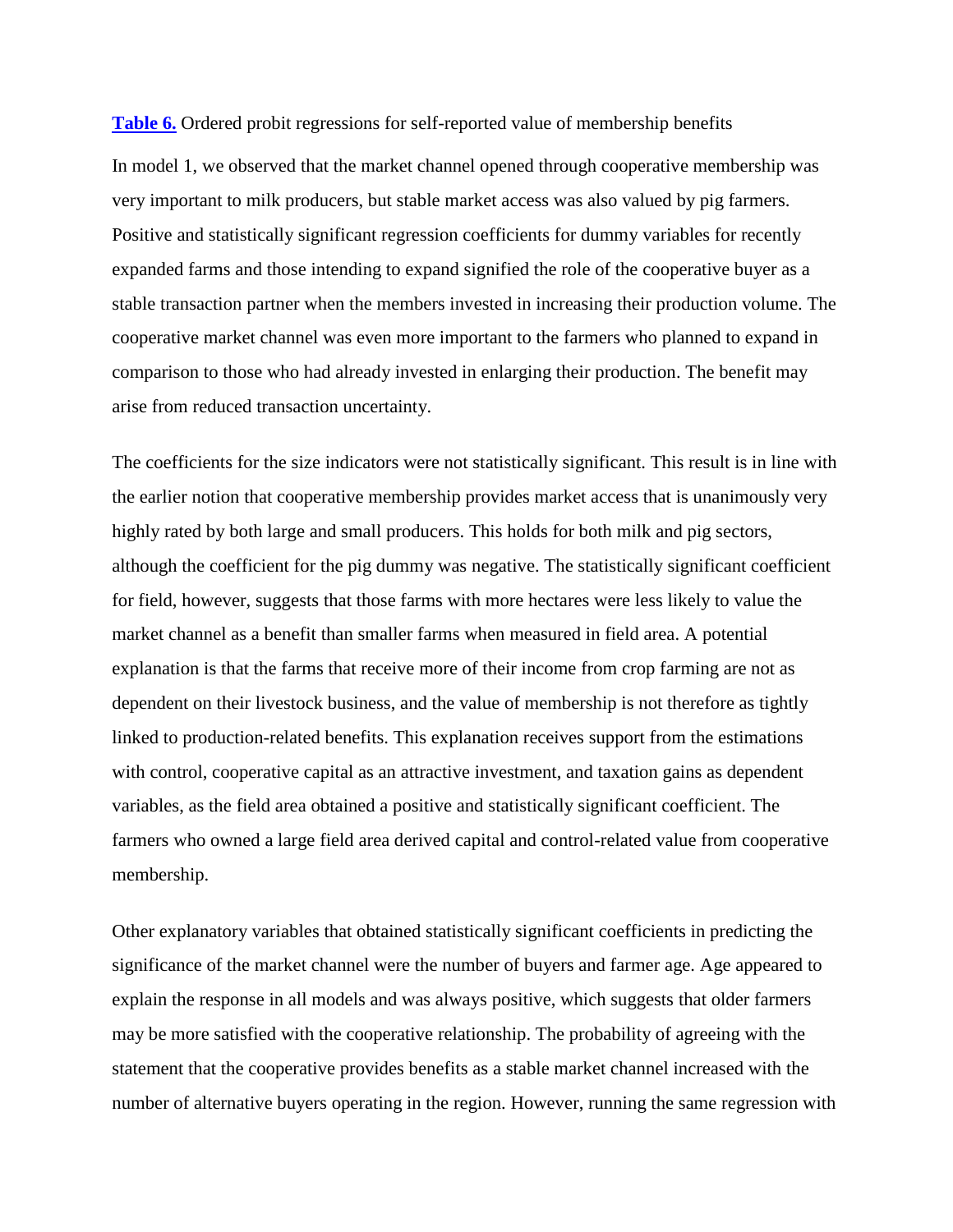statement 2 as a dependent variable (not reported) yielded an insignificant effect of buyer alternatives on the subjective value of the cooperative buying/marketing all of the production. This result is unsurprising, as when the cooperative is the destination for all of the farm production, the presence of more alternatives does not bring added value to cooperative membership.

The estimated marginal effects (Appendix) reveal how a discrete change in the farmer characteristics variable from 0 to 1 affects the prediction of a benefit being reported (very significant), holding all other characteristics as constant. Milk producers were 46 percentage points more likely to rate the market channel benefit as very significant in comparison to meat producers. The coefficient for 'Will expand' indicates that those farmers who intended to enlarge their production were 18 percentage points more likely to report the stable market channel through the cooperative as a very significant benefit compared to the farmers not planning to increase their farm size in the near future.

In model 2, a distance effect among members of the supply and marketing dairy cooperatives was observed. The estimated coefficient for the indicator variable for marketing cooperatives exhibited a positive and statistically significant coefficient. The marginal effects show that farmers of independent marketing cooperatives were 23 percentage points more likely to indicate the proximity of the cooperative as a very significant benefit. Recall that independent cooperative members are on average located closer to the processing unit than the members of dairy supply cooperatives. The ordered probit regression coefficient for distance confirms that farmers located further from the processing unit were less likely to value proximity.

The region indicator suggests that the proximity of the cooperative was valued by farmers in western Finland. This is an area characterized by higher social capital in comparison to the rest of the country (KAKS [\[2004\]](http://www.agrifoodecon.com/content/3/1/23#B12)). People in western Finland have in various studies been found more socially active on average and more satisfied in their relationships with other people. Latent attitudinal factors may be reflected in the self-reported values for proximity. Western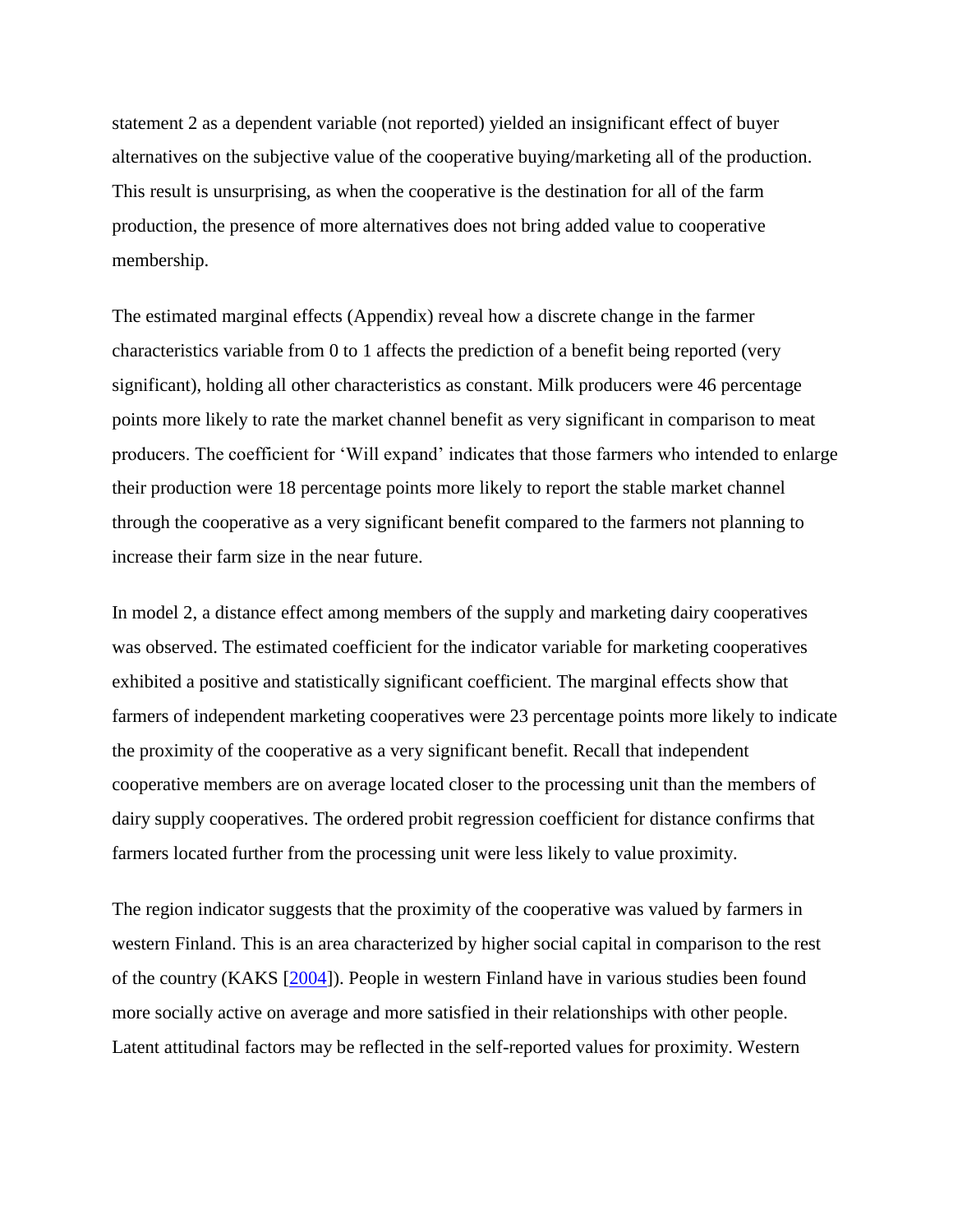farmers were 11 percentage points more likely to report this as very significant. Female farmers were also found to value proximity more highly.

Model 3, with the benefits from production-related services as the dependent variable, confirmed the size effect observed in univariate comparisons in the multivariate framework. While the estimated coefficient for the milk producer dummy was positive, the negative sign with the dummy variable for large milk producers implies that service benefits were more significant to smaller producers. The same applies to the small pig farmers. Being a large pig farmer reduced the probability of reporting service benefits as very significant by 15 percentage points. Although large producers appeared to be less satisfied with the cooperative services, those farmers who intended to expand production viewed services as valuable membership benefits. Female farmers were 10 percentage points more likely to report services as very significant compared to male farmers. Producers in the western part of Finland were indifferent or slightly negative towards the value of services as benefits. This result may be a confounding effect of the presence of large pig farms in the area.

Producer price divided the farmers most as a membership benefit. It is a variable that clearly reflects the satisfaction of farmers with the current situation, i.e., the level of the currently paid producer price. Differences between dairy and meat farmers therefore not only reflected organizational heterogeneity, but were inevitably affected by global market prices, pricing conditions of cooperatives, and the profitability pressures on farms. The estimated model 4 reveals that milk producers were more satisfied with price benefit from cooperative membership than meat producers, but the result only applied to the members of the large supply cooperatives associated with the Valio Group. The dummy variable for independent marketing cooperatives captured a negative coefficient of −0.541, which was statistically significant. Marginal effects revealed that members of small dairy cooperatives were 21 percentage points less likely to agree strongly with receiving a price benefit from their cooperative. This finding is in line with the actual price difference between the dairy cooperative types, since Valio has on average paid a better producer price to its farmers. The independent marketing cooperatives, on the other hand, have paid somewhat lower producer prices in recent years. Size was not found to be a relevant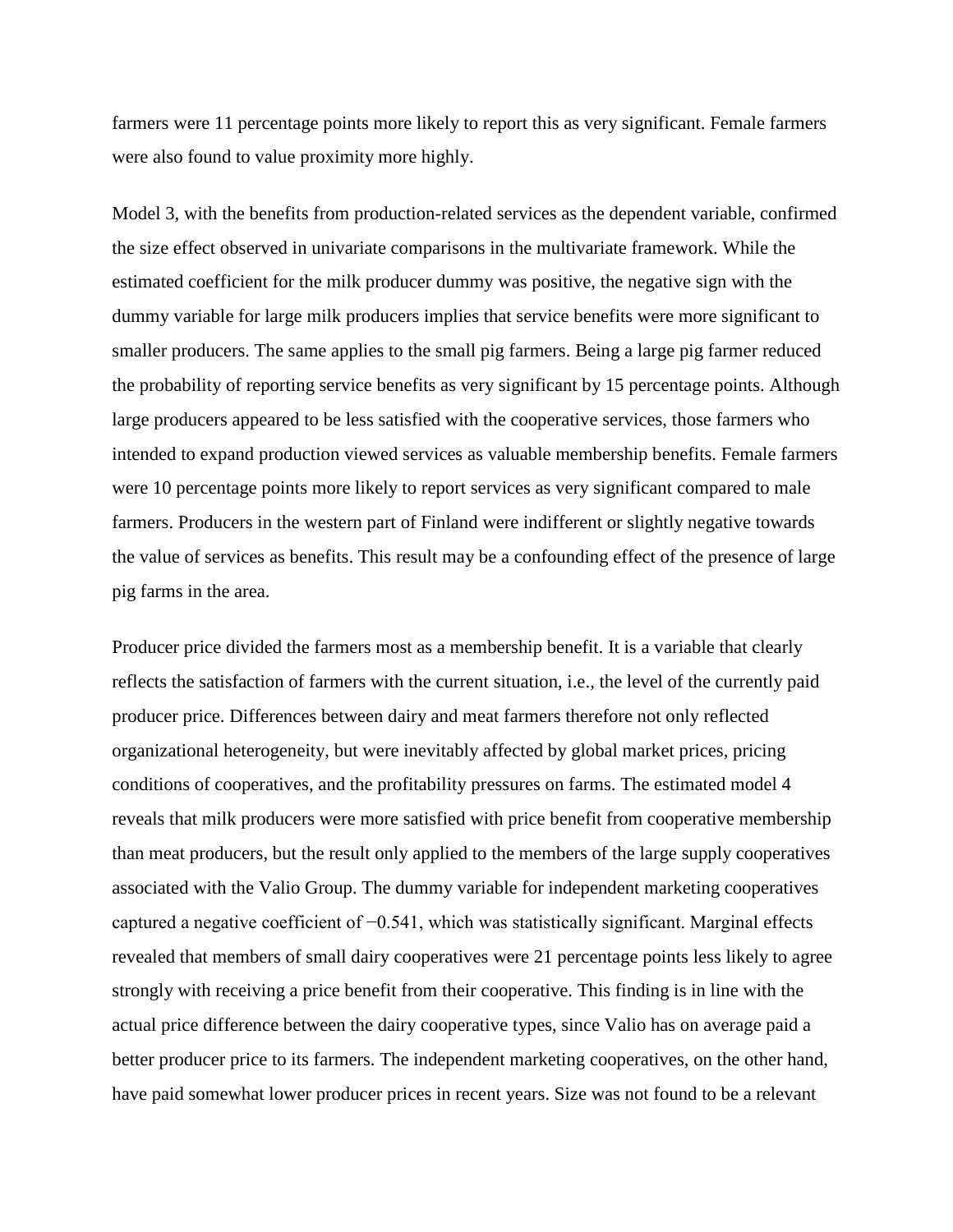factor in explaining the attitudes of dairy producers towards price benefits. In a dairy cooperative, the price is the same for all members.

Large pig farmers exhibited strong disagreement over the producer price as a membership benefit. Overall, pig farmers were dissatisfied with the pricing of the cooperative. The marginal effects indicate that large pig farmers were 50 percentage points less likely to consider the producer price as a very significant benefit. Female farmers appeared to find the producer price paid by the cooperative acceptable. The presence of more alternative buyers increased the probability that a farmer would be satisfied with the price. This result suggests that in areas where many buyers operate, an attractive price level may hold, because the buyers compete for producers. It may also reflect the bargaining power of farmers.

The effect of farmer-specific factors on the perception of bargaining power through the cooperative is indicated in model 5. The number of alternative buyers was positively related to the probability of a farmer valuing bargaining power. The marginal effect is moderate but nonetheless indicates a positive 4 percentage points higher probability of strongly agreeing with bargaining position gains when the number of potential buyers increases by one. The farmers who had enlarged their farm production or intended to do so valued the bargaining power benefit from cooperative membership more highly. A large farm size as such did not contribute to the perception of bargaining power benefits among dairy and pig farmers. The indicator variable for farm location shows that cooperative membership was associated with the significance of bargaining power benefits in northern or eastern Finland. Potential explanations may be related to differences in structural factors in agriculture between separate regions of Finland, e.g., the production sector, differences in the organizational structures of the buyers, or the size of farms.

Finally, model 6, with control as the dependent variable, demonstrated the effect of field area and the significance of control opportunities to expanding producers. We were not able to confirm a difference in control benefits between dairy and meat sectors. On the contrary, the dummy for pig farmers received a statistically significant positive coefficient, which indicates that they were likely to value control in the governance of the cooperative more highly. However, pig farmers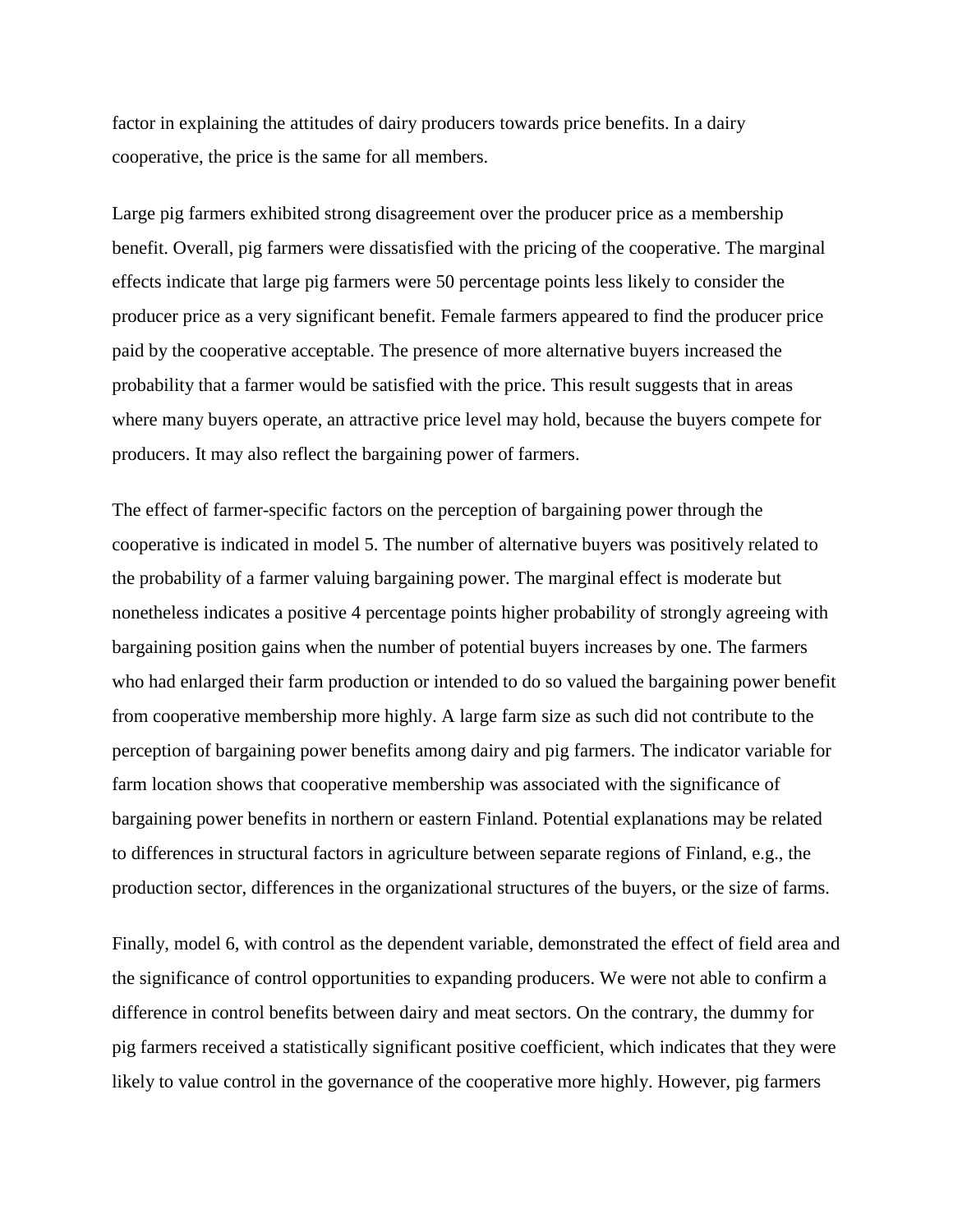classified as large were 23 percentage points more likely to report control as an insignificant factor than small and medium sized pig farmers.

## **Conclusions**

Analysis of a questionnaire completed by 682 Finnish milk and meat producers revealed heterogeneity in the perceived valuation of benefits that farmers receive as members of agricultural producer cooperatives. Membership endows cooperative patron-owners with various benefits, of which some are monetary, such as a competitive producer price, attractive capital investments, or taxation gains. Some benefits are tangible and specific business practices, such as access to services, a contract with the cooperative to deliver all production, or the physical proximity of the business. Cooperative membership also brings abstract and less easily perceivable benefits such as bargaining power and influence in decision making. Producers can verify the tangible member benefits, such as services or capital interest, but they may not be able to measure the value of the bargaining power they gain through cooperative membership. Irrespective of the form, member benefits are assumed to bring utility to farmers through decreased transaction costs.

The foremost finding is that producers value many membership benefits as significant. The finding validates the importance of the cooperative organizational form in modern agriculture. However, marked differences in self-reported values were observed with respect to farmerspecific factors, and also to the type of the cooperative. The comparison of the responses between the three cooperative types provided evidence of differing positions among farmers in the vertical integration of agribusinesses. The degree of vertical integration causes a cooperative's role for a producer to be very different depending whether the membership rights are defined in the organizational context of a traditional marketing cooperative, supply cooperative, or an IOF-like hybrid cooperative.

The dairy marketing cooperatives of this study represented the most traditional type of agricultural cooperative, in which the patron-owners are closely involved in the whole process from the supply of milk to processing and marketing of the end products. Members of dairy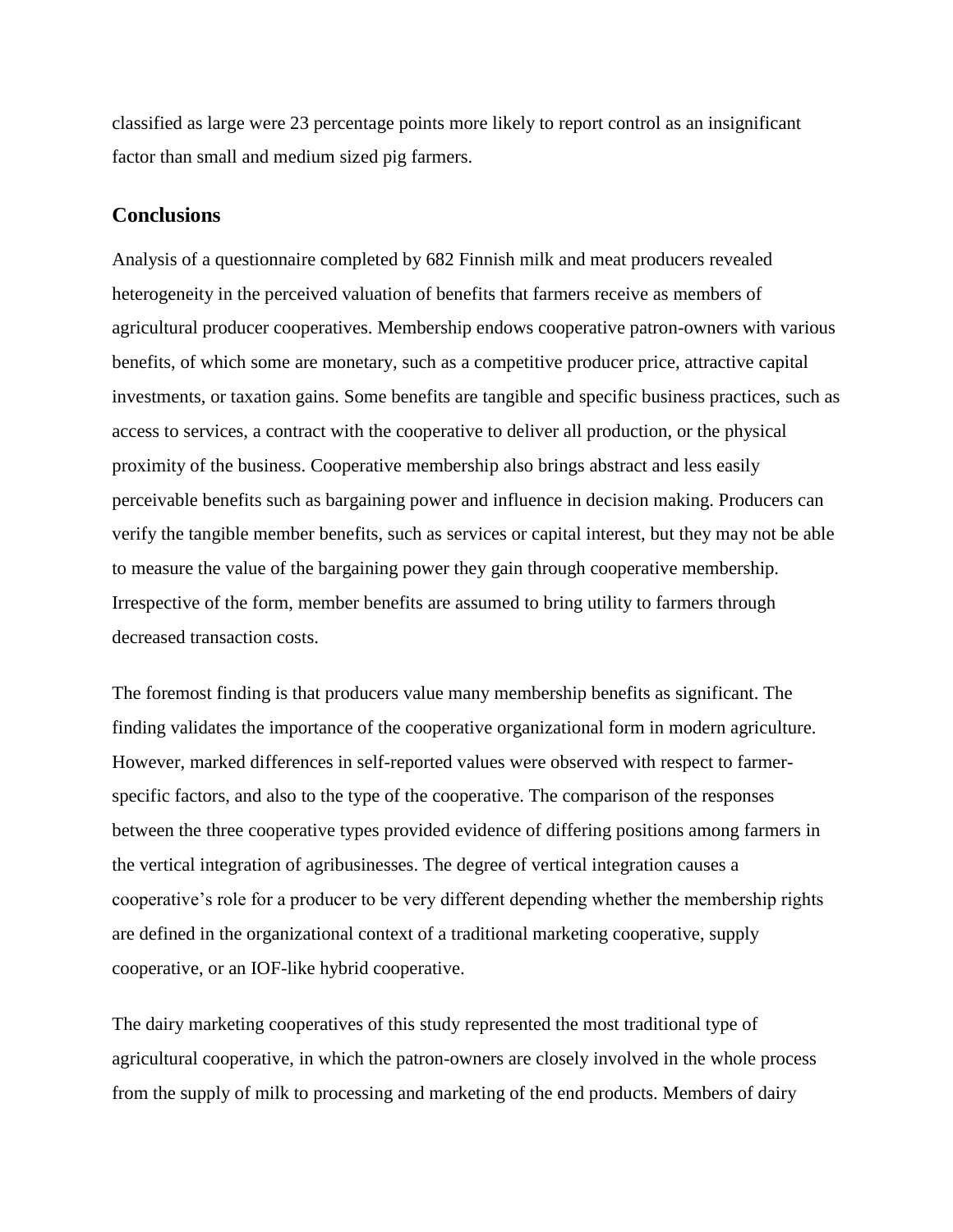supply cooperatives included in the sample have a role of supplying and exercising ownership rights in the cooperative and indirectly in the central group company under whose brand name the products are collectively marketed. Members of the hybrid type of meat cooperatives are most distanced from the end markets. The role of the meat cooperatives is to exercise ownership and control rights in the stock exchange listed processing and marketing company. It is evident that heterogeneity in organizational structures is related to the valuation of benefits by farmers and how significant cooperative membership is to them. However, the causation could not be confirmed and is left for future studies. The perceived value of the cooperative to its members may affect their decisions as the owners to choose another organizational structure that better corresponds to their valuations.

The benefit of market access was found to be the most significant factor for both milk and meat producers. The market channel through the cooperative and the obligation to take all the milk produced saves transaction costs for dairy farmers, as they do not have to search for a buyer for the rest of the milk and continuously renegotiate contracts. This relates to the frequency of transactions and perishability of the production. The observed higher significance of the cooperative market channel to large milk producers relative to smaller producers supports the hypothesis that cooperative membership provides protection for specific investments. Distance is in theory a factor that contributes to the level of transaction costs, but only tentative evidence was observed in this study. Proximity was valued by the members of small dairy marketing cooperatives, but this finding is more likely to be related to some sort of regional spirit and support for the local community than to transaction cost benefits. In dairy cooperatives, farmers are in fact indifferent to the distance factors, because the cooperative bears the transaction costs of collecting the milk from farms. In meat cooperatives, the delivery distance may be built into the pricing policy, and we would therefore expect distance effects in the meat producer sample. However, we were unable to identify a statistically significant distance effect in the multivariate analysis.

The results of this study indicate that in parallel with the evolution of organizational structures of agricultural producers, the mechanisms for membership remuneration also need to be developed.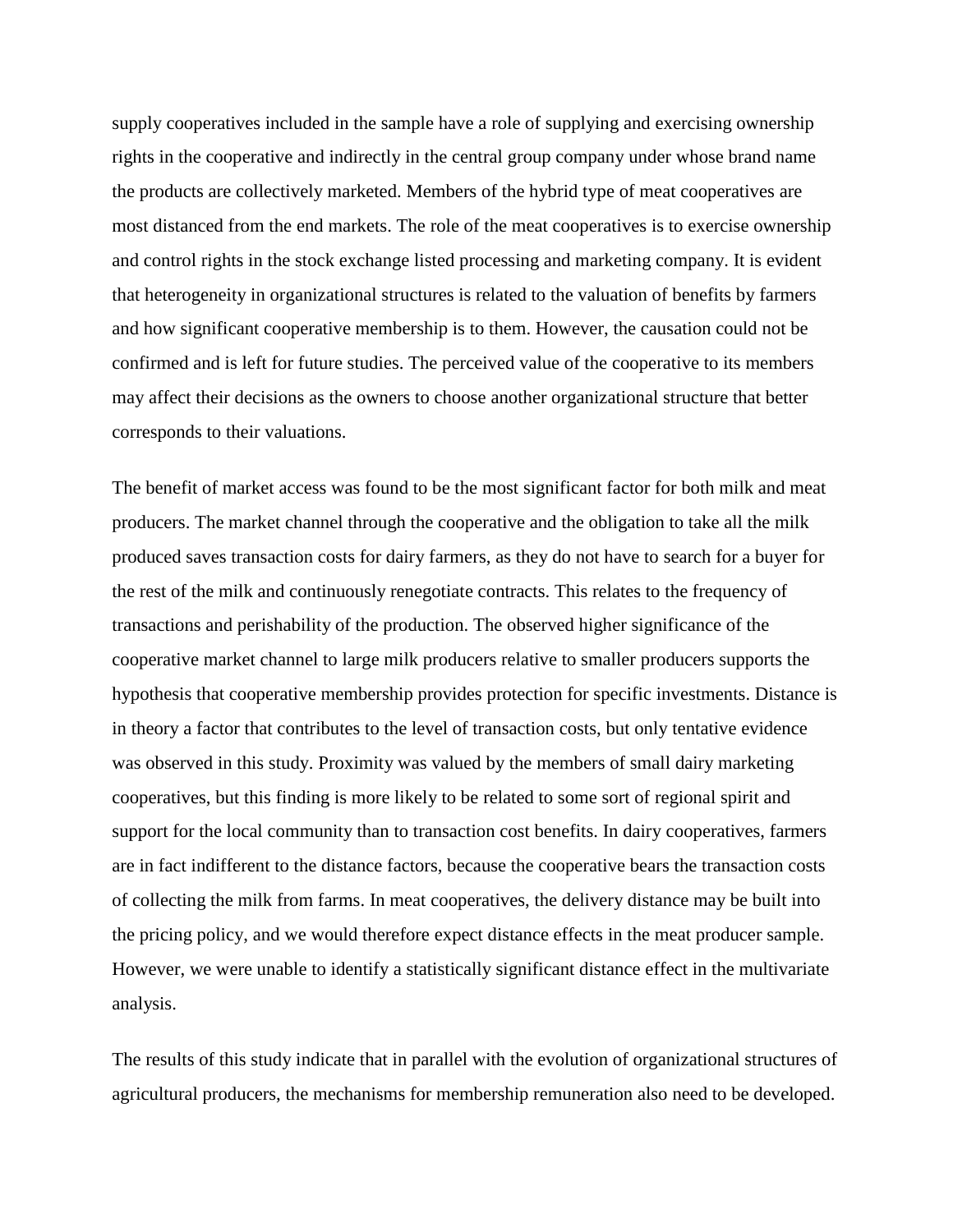Although the primary rationale for farmers to organize into cooperatives is still the facilitation of market access, some other factors such as bargaining power and control benefits may be losing their significance in vertically integrated hybrid structures. Satisfaction with the producer price level seems to be reflected in the overall satisfaction with cooperative membership. The findings of this study have managerial implications with respect to understanding the member perspectives. The observations emphasize the importance of the various forms of benefits, which have relatively different importance to producers depending on their farm size. Carefully designed benefit policies that cater to the farmer valuations are likely to encourage investments in the farm business and breed commitment to delivering.

Drawing from a single questionnaire, the paper has obvious limitations. The results provide a useful reference for agricultural organizations in similar situations with a closely corresponding member structure to that of the sample of this study. However, the results cannot be generalized to farmer cooperatives that are in very different stage of organizational development than those studied in the Finnish context. In addition, the sectors under study, dairy and meat production, are marked by certain features, which may not characterize some other agricultural sectors, and thus the member benefits may be valued very differently by other type of farmers. Due to data limitations in a stated preference method of this study, the measuring of transaction costs is only an approximation at best. Further studies could aim at developing more accurate survey instruments and methods to measure transaction costs at farms and benefits from cooperative membership.

## **Competing interests**

The author declares that he/she has no competing interests.

## **Appendix**

**[Table 7.](http://www.agrifoodecon.com/content/3/1/23/table/T7)** Marginal effects of ordered probit estimation

## **References**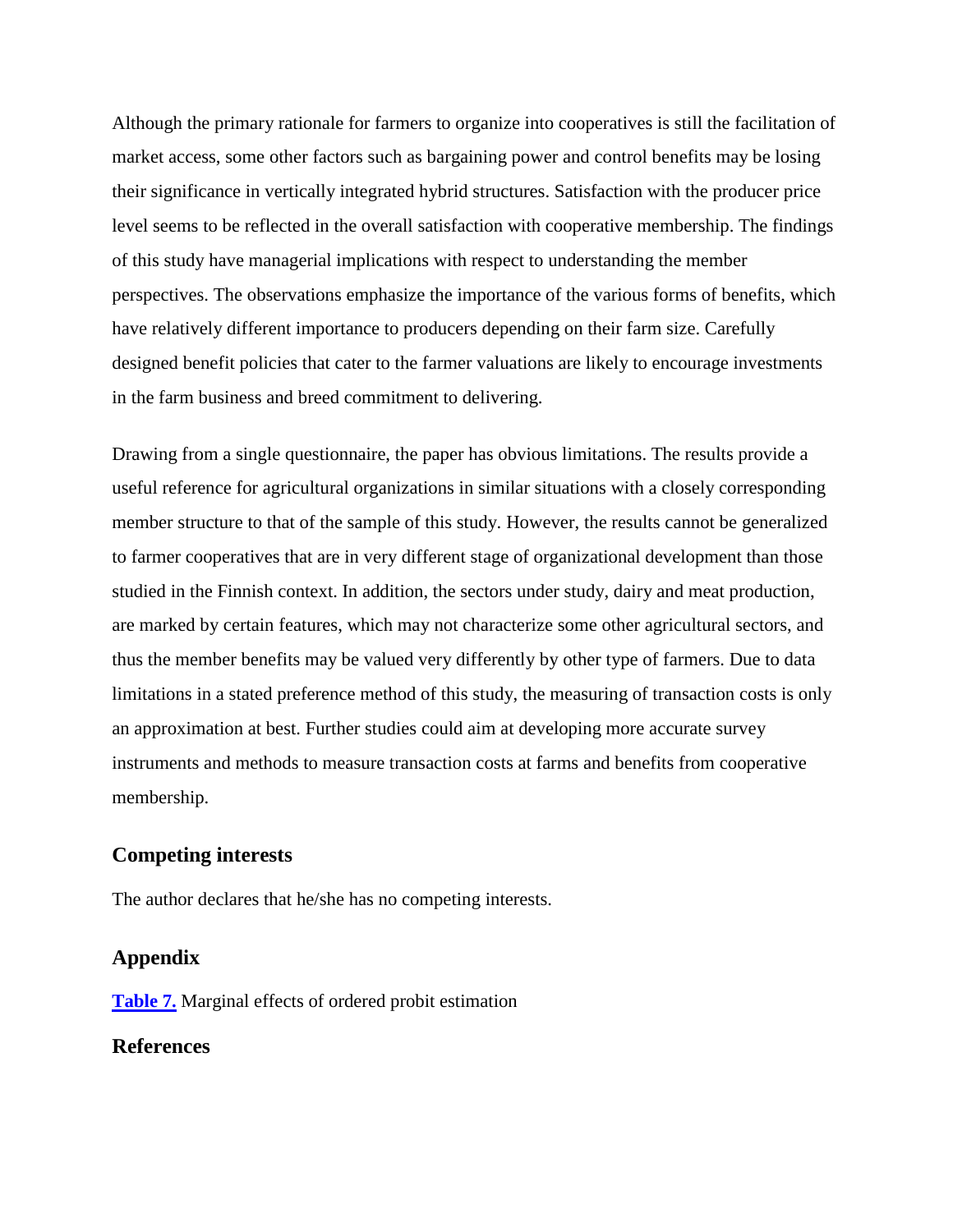- 1. Alsemgeest L, Smit A (2012) Wearing two hats the conflict between being an agricultural business customer and shareholder. J Co-op Stu 45(3):5-16
- 2. Bijman J, Iliopoulos C, Poppe K, Gijselinckx C, Hagedorn K, Hanisch M, Hendrikse G, Kühl R, Ollila P, Pyykkönen P, van der Sangen G (2012) Support for farmers' cooperatives; Final report. November 2012. Wageningen UR, Wageningen, Netherlands.
- 3. Chaddad F, Cook M (2004) Understanding new cooperative models: An ownershipcontrol rights typology. Rev of Agric Econ 26(3):348-360
- 4. Chaddad F, Iliopoulos C (2013) Control rights, governance, and the costs of ownership in agricultural cooperatives. Agribusiness 29(1):3-22 [Publisher](http://dx.doi.org/10.1002/agr.21328) Full Text
- 5. Chechin A, Bijman J, Pascucci S, Omta O (2013) Decomposing the member relationship in agricultural cooperatives: Implications for commitment. Agribusiness 29(1):39-61 [Publisher](http://dx.doi.org/10.1002/agr.21321) Full Text
- 6. Daykin A, Moffatt P (2002) Analyzing ordered responses: A review of the ordered probit model. Understanding Statistics 1(3):157-166 [Publisher](http://dx.doi.org/10.1207/S15328031US0103_02) Full Text
- 7. de Winter J, Dodou D (2010) Five-point Likert items: *t* test versus Mann-Whitney-Wilcoxon. Practical Assess Res Eval 15:11
- 8. Greene W (2000) Econometric analysis. 4th edition Pearson-Prentice Hall
- 9. Hansmann H (1988) Ownership of the firm. J Law Econ and Org 4(2):267-304
- 10. Hendrikse G, Bijman J (2002) Ownership structure in agrifood chains: The marketing cooperative. Am J Agric Econ 84:104-119 [Publisher](http://dx.doi.org/10.1111/1467-8276.00246) Full Text
- 11. Hernández-Espallardo M, Arcas-Lario N, Marcos-Matás G (2013) Farmers' satisfaction and intention to continue membership in agricultural marketing co-operatives: neoclassical versus transaction cost considerations. Eur Rev Agric Econ 40(2):23-260 [Publisher](http://dx.doi.org/10.1093/erae/jbs024) Full Text
- 12. (2004) Sosiaalinen pääoma Suomen kunnissa. Kunnallisalan kehittämissäätiön tutkimusjulkaisut nro 42.
- 13. Masten S (2000) Transaction-cost economics and the organization of agricultural transactions. Advances in Applied Microeconomics - Industrial Organization. 173-195 [Publisher](http://dx.doi.org/10.1016/S0278-0984%2800%2909050-7) Full Text
- 14. Ménard C (2004) The economics of hybrid organizations. J Inst Theor Econ 160:345-376 [Publisher](http://dx.doi.org/10.1628/0932456041960605) Full Text
- 15. (2013) Finnish agriculture and rural industries 2013. MTT Agrifood Research Finland Publications, Finland.
- 16. Nilsson J, Kihlén A, Norell L (2009) Are traditional cooperatives an endangered species? About shrinking satisfaction, involvement and trust. Int Food and Agrib Man Rev 12:101-122
- 17. Pascucci S, Gardebroek C, Dries L (2012) Some like to join, some like to deliver: an econometric analysis of farmers' relationships with agricultural cooperatives. Eur Rev Agric Econ 39(1):51-74 [Publisher](http://dx.doi.org/10.1093/erae/jbr027) Full Text
- 18. Pyykkönen P, Bäckman S, Ollila P (2012) Support for farmers' cooperatives; Sector report pig meat. November 2012. Wageningen UR, Wageningen, Netherlands.
- 19. Staatz J (1987) Farmers' incentives to take collective action via cooperatives: a transaction cost approach. In: Royer JS (ed) Cooperative Theory, New Approaches, USDA, Washington. pp 87-107

ACS Report No. 18